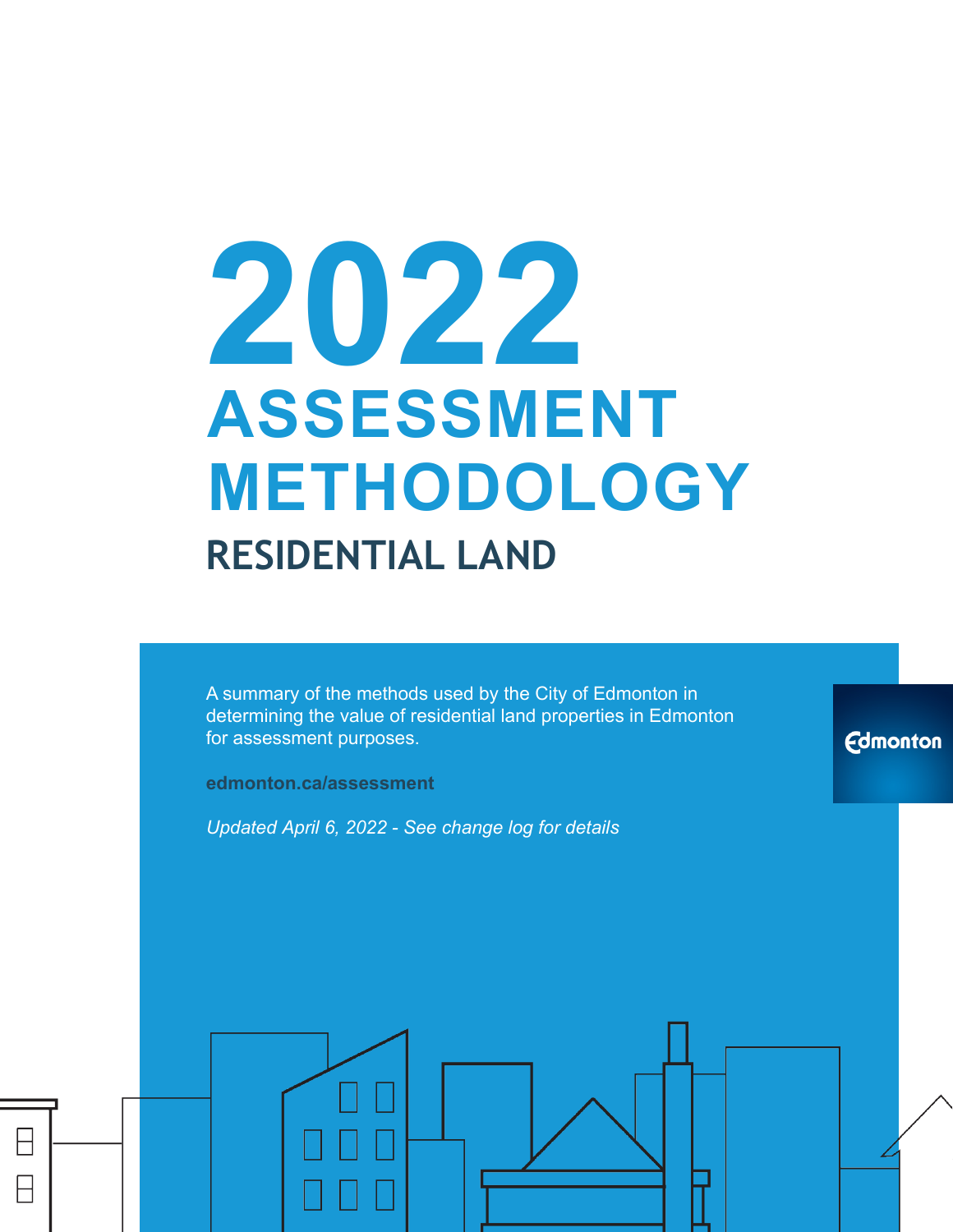# **Table of Contents**

|                                        | $\overline{2}$   |
|----------------------------------------|------------------|
| <b>Scope</b>                           |                  |
| <b>Introduction</b>                    | $\overline{2}$   |
| <b>Mass Appraisal</b>                  | $\boldsymbol{4}$ |
| <b>Valuation Model</b>                 | 6                |
| <b>Property Groups</b>                 | 6                |
| <b>Approaches to Value</b>             | 7                |
| <b>Direct Comparison Approach</b>      | $\overline{7}$   |
| Zoning                                 | 8                |
| <b>Effective Zoning</b>                | 8                |
| <b>Factors Affecting Value</b>         | 10               |
| Location                               | 10               |
| Positive site influences               | 12               |
| Negative site influences               | 16               |
| <b>Lot Characteristics</b>             | 21               |
| Adjustments                            | 21               |
| <b>Sample Assessment Detail Report</b> | 25               |
| <b>Methods to Adjust Comparables</b>   | 26               |
| <b>Quantitative Adjustments</b>        | 26               |
| <b>Qualitative Analysis</b>            | 26               |
| <b>References</b>                      | 28               |
| <b>Appendix</b>                        | 29               |
| Zone Chart: Residential                | 29               |
| <b>Measure Conversion Chart</b>        | 30               |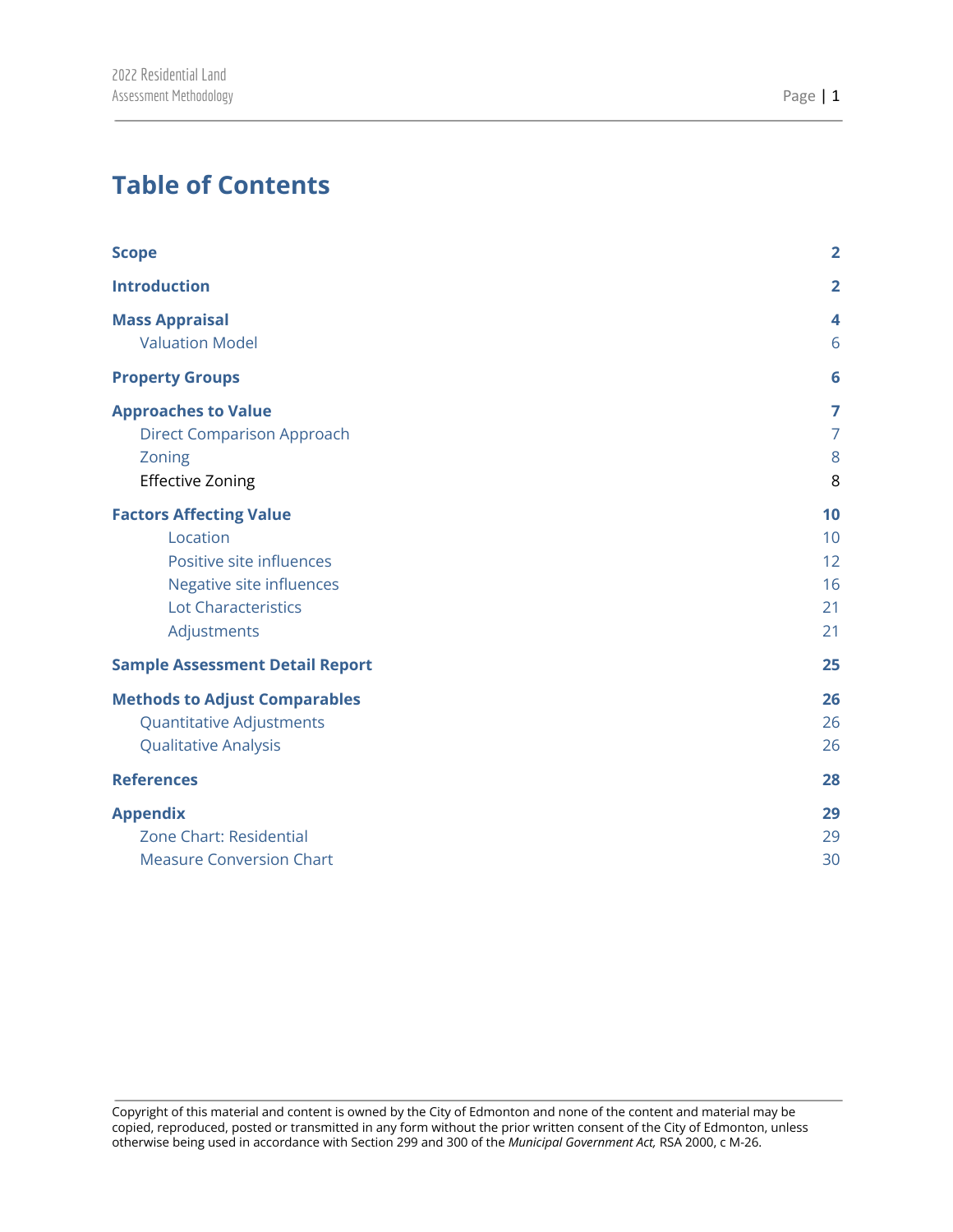## <span id="page-2-0"></span>**Scope**

This guide is an aid in explaining how residential land properties are valued for assessment purposes. The guide is intended as a tool and complements the assessor's judgment in the valuation process.

# <span id="page-2-1"></span>**Introduction**

Property assessments in the City of Edmonton are prepared in accordance with the requirements of the Municipal Government Act, R.S.A. 2000, c. M-26, (hereinafter "MGA") and the Matters Relating to Assessment and Taxation Regulation, 2018, Alta Reg 203/17, (hereinafter "*MRAT*"). The MRAT regulation establishes the valuation standard to be used, defines the procedures to be applied, and proposes objectives for the quality to be achieved in the preparation of assessments. The legislation requires the municipality to prepare assessments that represent market value by application of the mass appraisal process. All assessments are expected to meet quality standards prescribed by the province in the MRAT regulation.

Property assessments represent:

- an estimate of the value;
- of the fee simple estate in the property;
- as the property existed on December 31, 2021;
- reflecting typical market conditions;
- as if the property had been sold on July 1, 2021;
- on the open market;
- from a willing seller to a willing buyer.

The assessment is a prediction of the value that would result when those specific, defined conditions are met.

The legislation requires the City of Edmonton to assess the fee simple estate.

"Fee simple interest [is] absolute ownership unencumbered by any other interest or estate… leased fee interest [is] the ownership interest held by the lessor, which includes the right to the contract rent specified in the lease plus the reversionary right when the lease expires… leasehold interest [is] the interest held by the lessee (the tenant or renter) through a lease conveying the rights of use and occupancy for a stated term under certain conditions." *Appraisal Institute of Canada, The Appraisal of Real Estate Third Canadian Edition, Vancouver, Canada, 2010, page 6.4*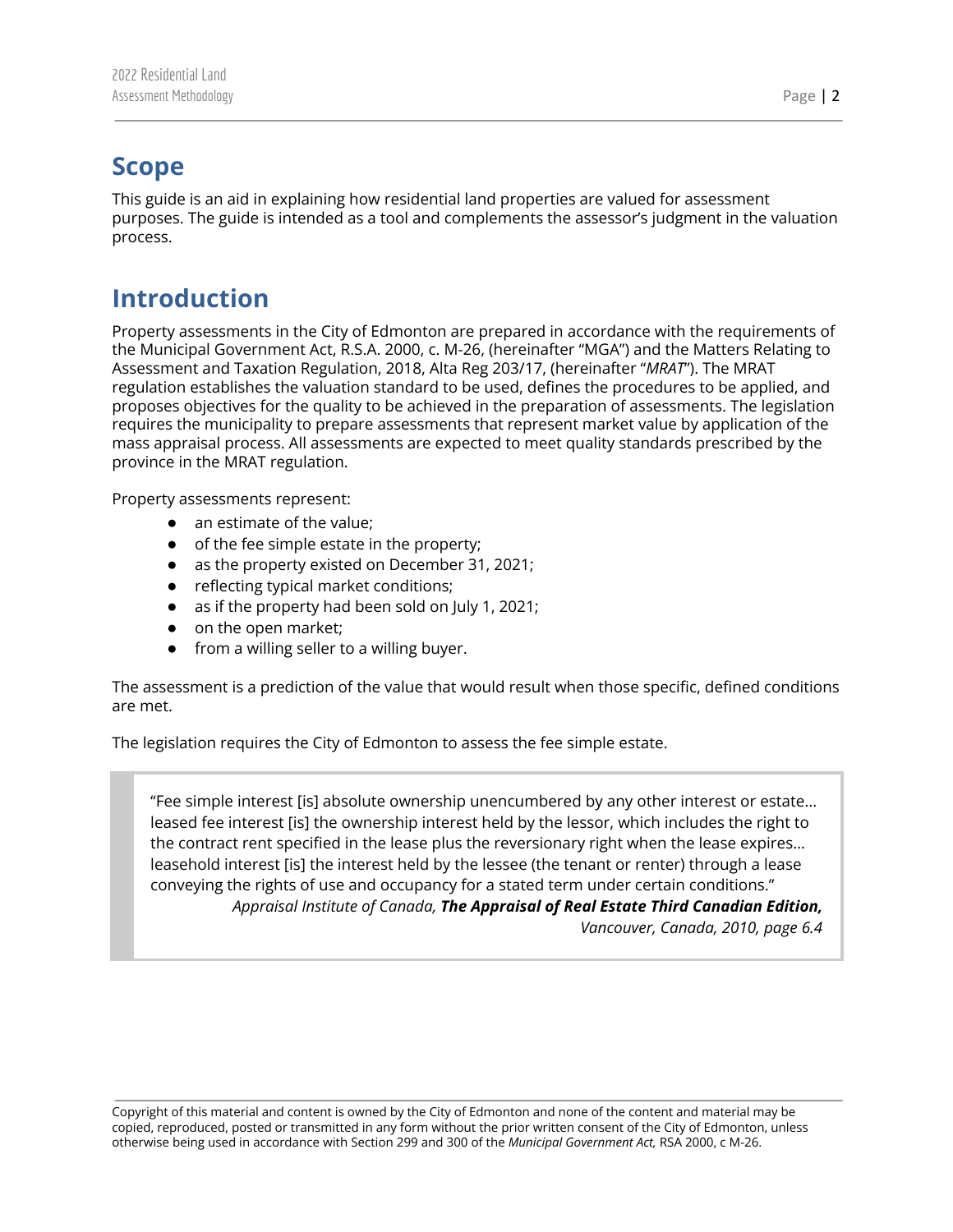Both *market value* and *property,* along with additional terms are defined in the *MGA* and *MRAT* :

## s.284(1)(r) "**property**" means (i) a parcel of land (ii) an improvement, or (iii) a parcel of land and the improvements to it *MGA .s.284(1)(r)* s.1(k) "**regulated property**" means (i) land in respect of which the valuation standard is agricultural use value, (ii) designated industrial property, or (iii) machinery and equipment *MRAT s.1(k)* s.9(1) the **valuation standard** for the land and improvements is market value unless subsection (2)… applies *MRAT s.9(1)* s.1(1)(n) "**market value**" means the amount that a property, as defined in section 284(1)(r), might be expected to realize if it is sold on the open market by a willing seller to a willing buyer *MGA s.1(1)(n) s.5* An assessment of property based on **market value** (a) must be prepared using mass appraisal, (b) must be an estimate of the value of the fee simple estate in the property, and (c) must reflect typical market conditions for properties similar to that property *MRAT s.5* s.289(2) Each assessment must reflect (a) the characteristics and physical condition of the property on **December 31** of the year prior to the year in which a tax is imposed *MGA s.289(2)(a)* s.6 Any assessment prepared in accordance with the Act must be an estimate of the value of a property on **July 1** of the assessment year *MRAT s.6* s.1(g) "**mass appraisal**" means the process of preparing assessments for a group of properties using standard methods and common data and allowing for statistical testing

*MRAT s.1(g)*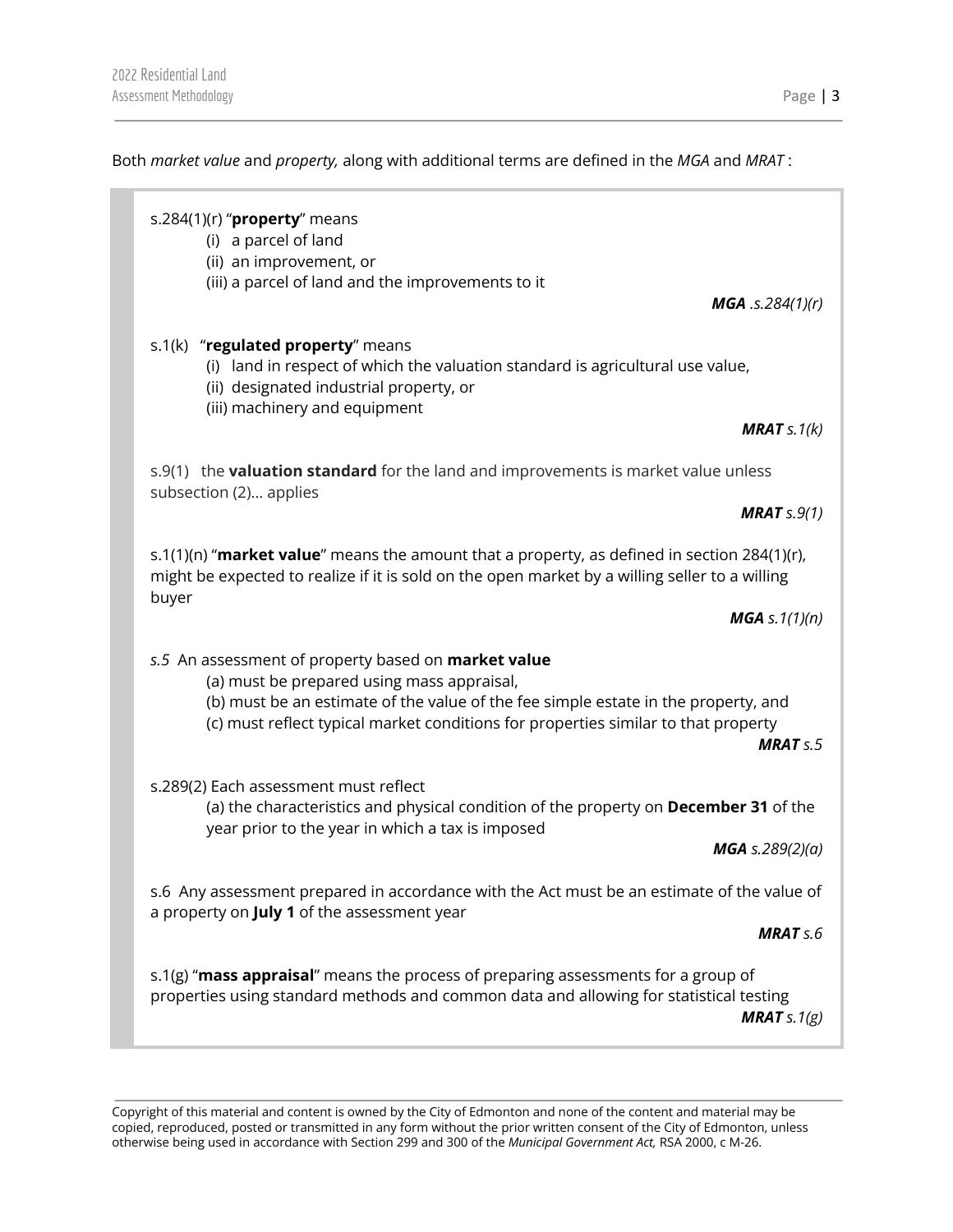# <span id="page-4-0"></span>**Mass Appraisal**

Mass appraisal is the legislated methodology used by the City of Edmonton for valuing individual properties, and involves the following process:

- properties are stratified into groups of comparable properties
- common property characteristics are identified for the properties in each group
- a uniform valuation model is created for each property group

31(c) **"valuation model"** means the representation of the relationship between property characteristics and their value in the real estate marketplace using a mass appraisal process

*MRAT s.31(c)*

The following two quotations indicate how the International Association of Assessing Officers distinguishes between mass appraisal and single-property appraisal:

"... single-property appraisal is the valuation of a particular property as of a given date: mass appraisal is the valuation of many properties as of a given date, using standard procedures and statistical testing."

"Also, mass appraisal requires standardized procedures across many properties. Thus, valuation models developed for mass appraisal purposes must represent supply and demand patterns for groups of properties rather than a single property."

*Property Appraisal and Assessment Administration, pg. 88-89*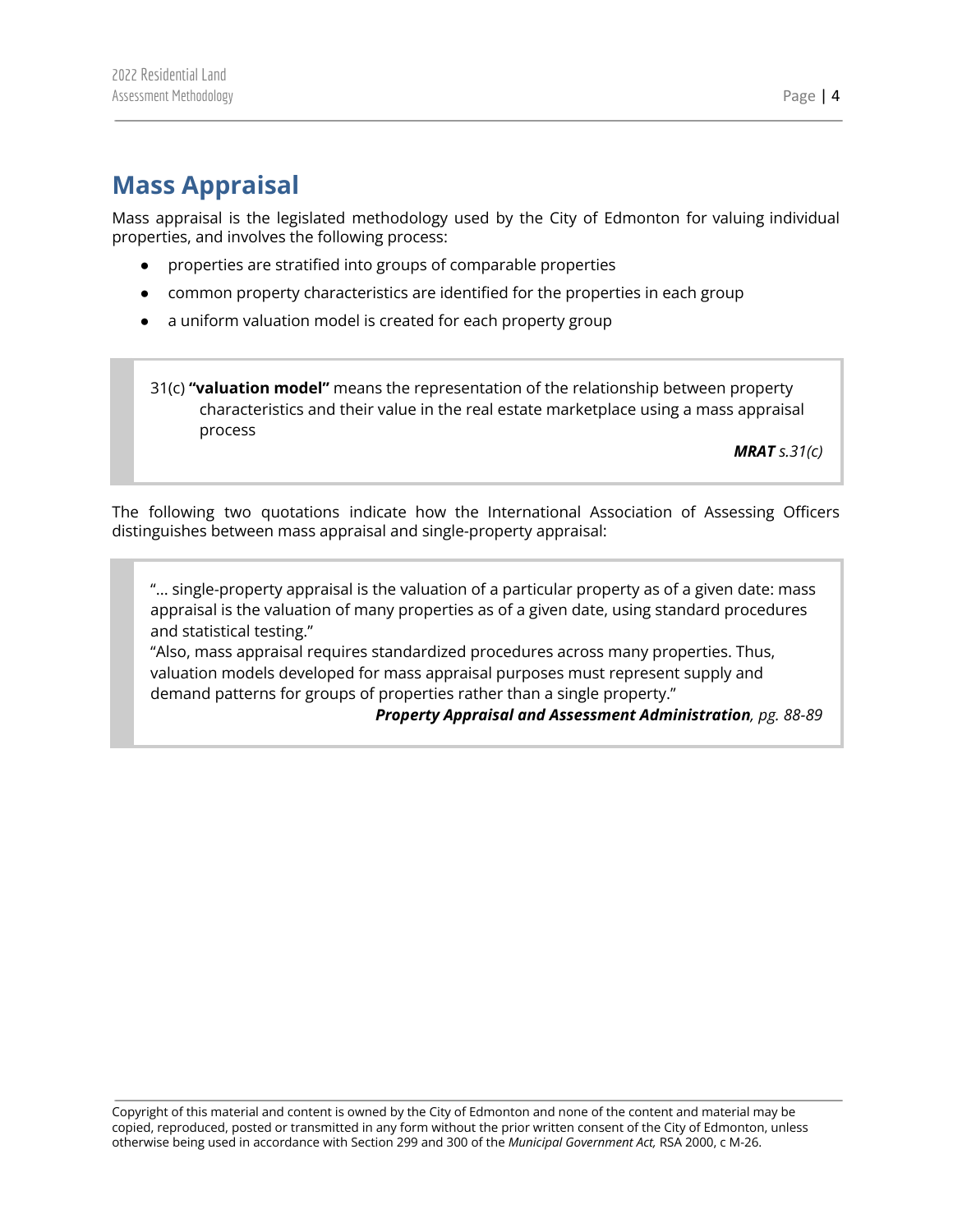For both mass appraisal and single-property appraisal, the process consists of the following stages:

|                                         | <b>Mass Appraisal</b>                                                                                                                                                                                    | <b>Single Appraisal</b>                                                                                                                                                    |
|-----------------------------------------|----------------------------------------------------------------------------------------------------------------------------------------------------------------------------------------------------------|----------------------------------------------------------------------------------------------------------------------------------------------------------------------------|
| <b>Definition and</b><br><b>Purpose</b> | Mass appraisal is used to<br>determine the assessment<br>base for property taxation in<br>accordance with legislative<br>requirements                                                                    | The client specifies the nature<br>of the value to be estimated,<br>this includes: rights to be<br>valued, effective date of<br>valuation, and any limiting<br>conditions. |
| <b>Data Collection</b>                  | Mass appraisal requires a<br>database of property<br>characteristics and market<br>information.                                                                                                          | The extent of data collection is<br>specific to each assignment<br>and depends on the nature of<br>the client's requirements.                                              |
| <b>Market Analysis</b>                  | Mass appraisal is predicated<br>on highest and best use.                                                                                                                                                 | Market analysis includes the<br>analysis of highest and best<br>use                                                                                                        |
| <b>Valuation Model</b>                  | Subject property is the focus<br>Valuation procedures are<br>predicated on groups of<br>of the valuation. The analysis<br>comparable properties.<br>of comparable properties is<br>generally six or less |                                                                                                                                                                            |
| <b>Validation</b>                       | The testing of acceptable<br>analysis and objective criteria                                                                                                                                             | The reliability of the value<br>estimate is more subjective.<br>Acceptability can be judged by<br>the depth of research and<br>analysis of comparable sales                |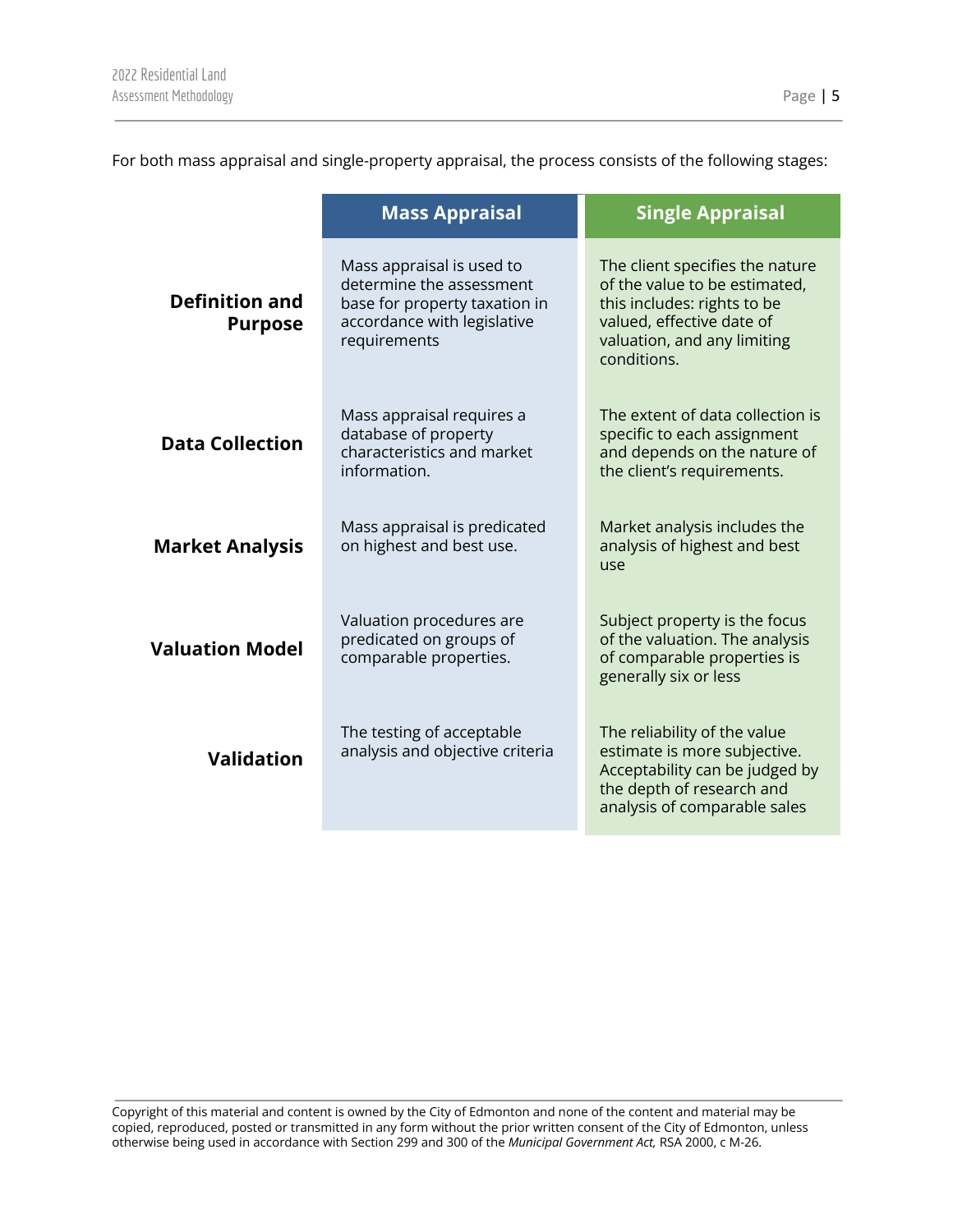## <span id="page-6-0"></span>Valuation Model

A valuation model creates an equation of variables, factors and coefficients that explains the relationship between estimated market value and property characteristics. An assessed value is then calculated by applying the appropriate valuation model to individual properties within a property type.

s31 (a) **"coefficient"** means a number that represents the quantified relationship of each variable to the assessed value of a property when derived through a mass appraisal process (b) **"factor"** means a property characteristic that contributes to a value of a property; (d) **"variable"** means a quantitative or qualitative representation of a property characteristic used in a valuation model *MRAT, s.31 (a), (b) and (d)* s.33 Information prescribed … does not include coefficients *MRAT, s.33(3)*

| <b>Valuation</b><br><b>Model</b> | variables are identified from property characteristics<br>$\bullet$<br>statistical analysis determines how variables affect market value<br>factors and coefficients are determined<br>$\bullet$<br>the resulting valuation models are applied to property<br>$\bullet$<br>characteristics |
|----------------------------------|--------------------------------------------------------------------------------------------------------------------------------------------------------------------------------------------------------------------------------------------------------------------------------------------|
|----------------------------------|--------------------------------------------------------------------------------------------------------------------------------------------------------------------------------------------------------------------------------------------------------------------------------------------|

# <span id="page-6-1"></span>**Property Groups**

#### **Residential**

Residential properties are the lands and improvements, which are intended or developed to be self-contained dwelling units having one or more rooms accommodating sitting, sleeping, sanitary facilities, and a full kitchen.

#### **Residential Land**

Residential Land is vacant land zoned for future low density residential uses. This inventory can also include RF5/RF6 zoned vacant parcels with no multi-residential development potential.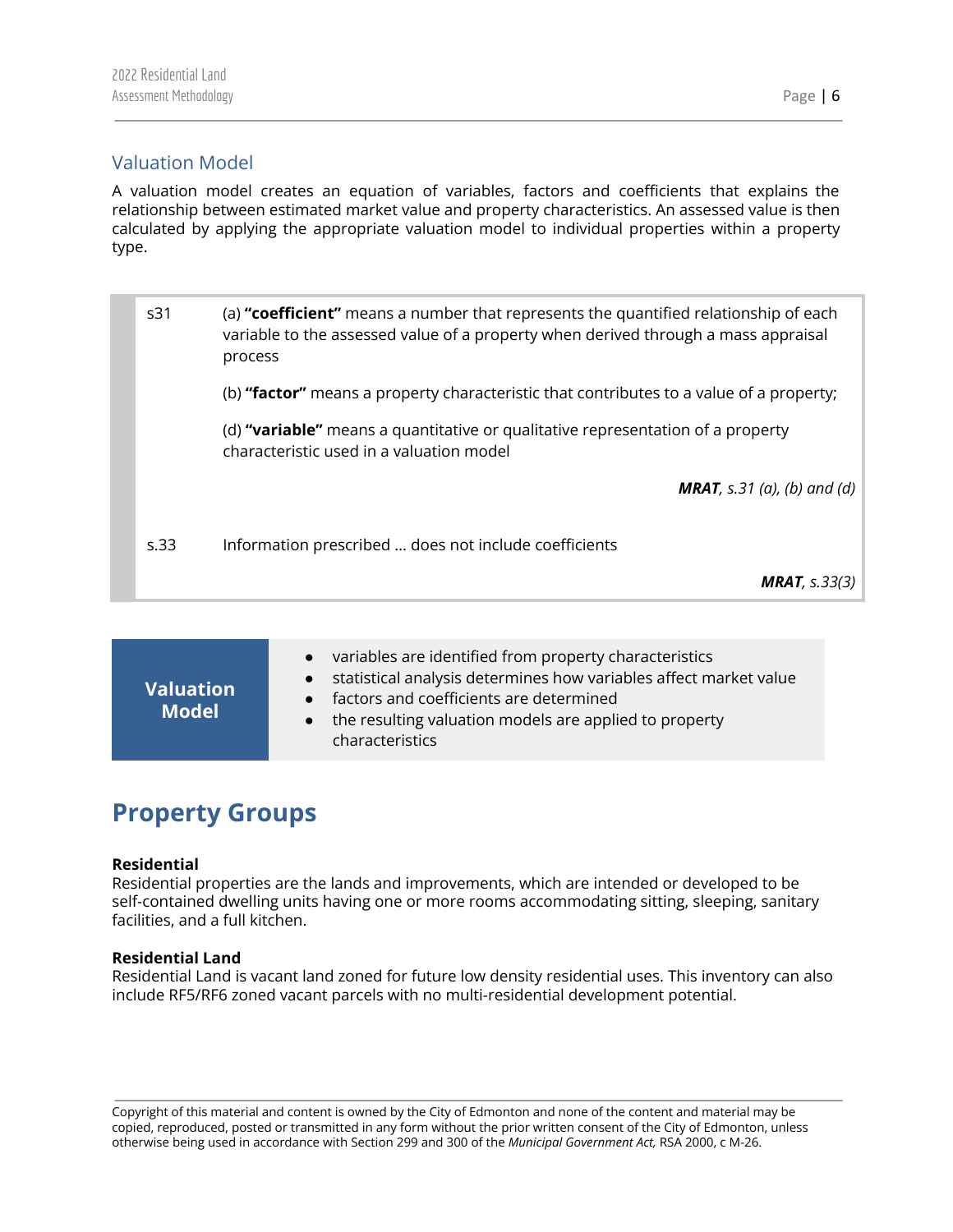# <span id="page-7-0"></span>**Approaches to Value**

The approaches to determine market value are the direct comparison, income, and cost approaches.

| <b>Direct</b><br><b>Comparison</b><br><b>Approach</b> | Typical market value (or some other characteristic) is determined by<br>referencing comparable sales and other market data. It is often used<br>when sufficient sales or market data is available. It may also be referred<br>to as the Sales Comparison Approach.                                                 |
|-------------------------------------------------------|--------------------------------------------------------------------------------------------------------------------------------------------------------------------------------------------------------------------------------------------------------------------------------------------------------------------|
| <b>Income</b><br><b>Approach</b>                      | This approach considers the typical actions of renters, buyers and sellers<br>when purchasing income-producing properties. This approach estimates<br>the typical market value of a property by determining the present value<br>of the projected income stream. Often used to value rental or leased<br>property. |
| Cost<br><b>Approach</b>                               | Typical market value is calculated by adding the depreciated replacement<br>cost of the improvements to the estimated value of land. It is often used<br>for properties under construction or when there is limited market data<br>available.                                                                      |

## <span id="page-7-1"></span>Direct Comparison Approach

For this property group, the assessment is determined using the Direct Comparison Approach. It is the most appropriate method of valuation for Residential Land properties in the City of Edmonton because it mirrors the actions of buyers and sellers in the marketplace and sufficient residential land sales data exists in order to derive reliable market estimates.

The income and cost approaches were not used in the valuation of this property group, as these approaches are more applicable to income producing properties or in limited markets, respectively. The majority of these properties in this inventory are owner occupied with only a portion of the inventory traded based on the property's ability to generate income.

The City of Edmonton validates all land title transactions (sales). The validation process can include site inspections, interviews with parties involved, a review of land title documents, corporate searches and third party information.

The City of Edmonton reviews sales occurring from July 1, 2015 to July 1, 2020 in valuing Residential Land properties. Time adjustments are applied to sale prices to account for any market fluctuations occurring between the sale date and the legislated valuation date. The City of Edmonton uses the date the legal title transfer was registered at the Land Titles Office as the sale date of a property.

#### Sale price reflects the condition of a property on the sale date and may not be equal to the **assessment.**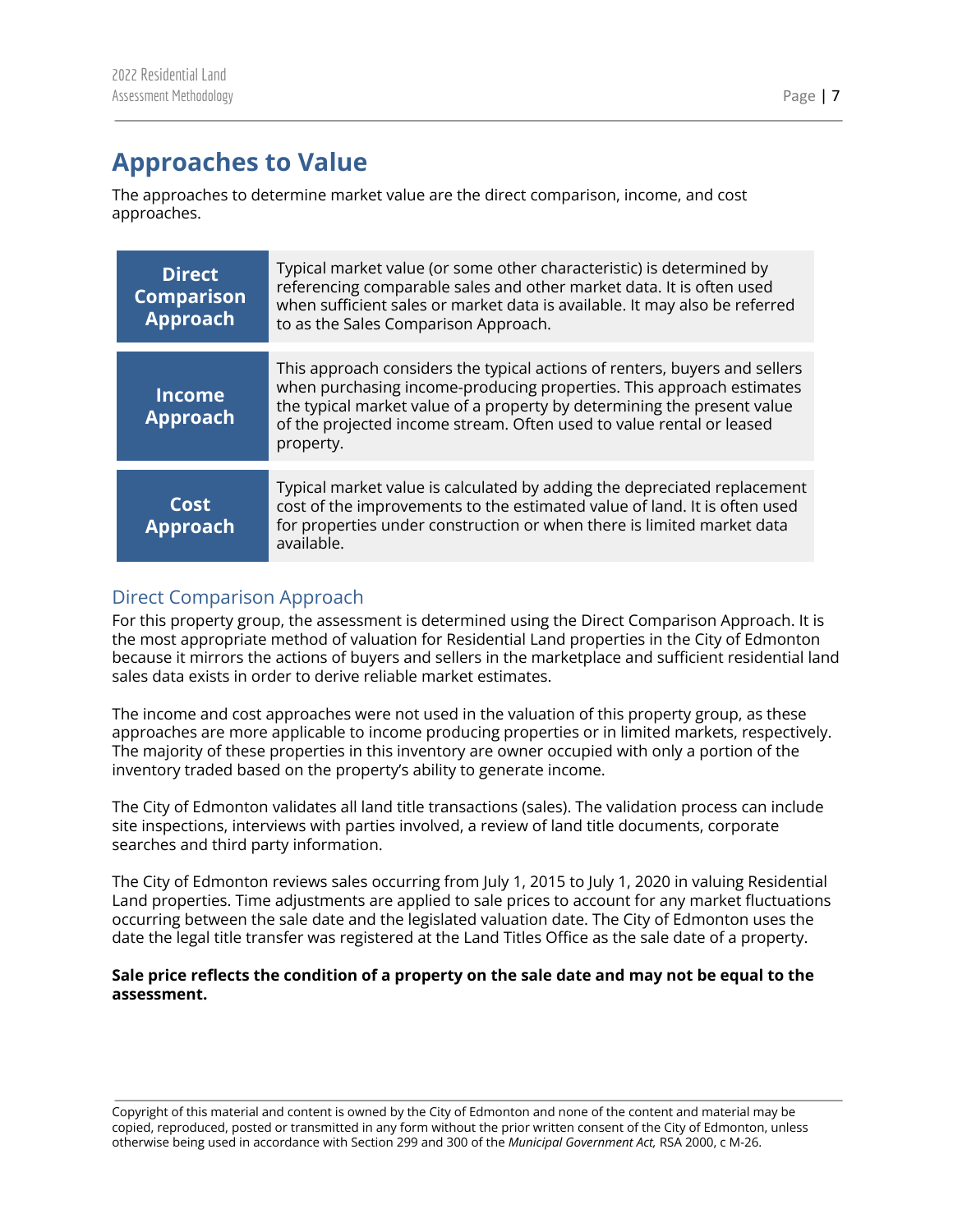## <span id="page-8-0"></span>Zoning

The rules and regulations for land development within Edmonton are contained in the Zoning Bylaw, No. 12800.

s.6.123 **zone**: a specific group of listed Uses and Development Regulations which regulate the Use and Development of land within specific geographic areas of the City... *Zoning Bylaw No. 12800, 2017, s. 6.123*

Residential land use zones vary in part due to density.

s.6.24 density: when used in reference to Residential and Residential-Related development, the number of Dwellings on a Site expressed as Dwelling per hectare. *Zoning Bylaw No. 12800, 2017, s. 6.24*

A residential zone summary is in the Appendix.

## <span id="page-8-1"></span>Effective Zoning

Effective zoning is an internal coding applied to reflect the current use and/or development potential of a parcel. Effective zoning will generally reflect the actual zoning of a parcel, but may differ from the actual zoning. The two most common scenarios where effective zoning may be applied are:

- **Actual zoning is Direct Control (DC) or other specialized zoning**. In these cases the most comparable Residential zoning will be applied as the effective zoning. For example, if a DC1 zoning provision allows for development most similar to those with an RF1 zoning, that property will have an effective zoning of RF1 even though the actual zoning is DC1.
- **Some vacant parcels in RF5/RF6 zoning have legal and/or physical constraints** like caveat on title, lot size, and frontage. These constraints may prohibit development as multi-residential properties containing 4 or more units. In these cases, residential effective zoning will be applied considering their practical development potential. A typical example includes land subdivisions for individually-titled semi-detached houses in RF5/RF6 zoning.
- **Legal non-conforming use:** A legal non-conforming use is one that was lawfully in existence before a new zoning bylaw came into effect. Since the lawful use existed before the zoning was changed its legal non-conforming use may continue and an effective zone reflecting current use is applied.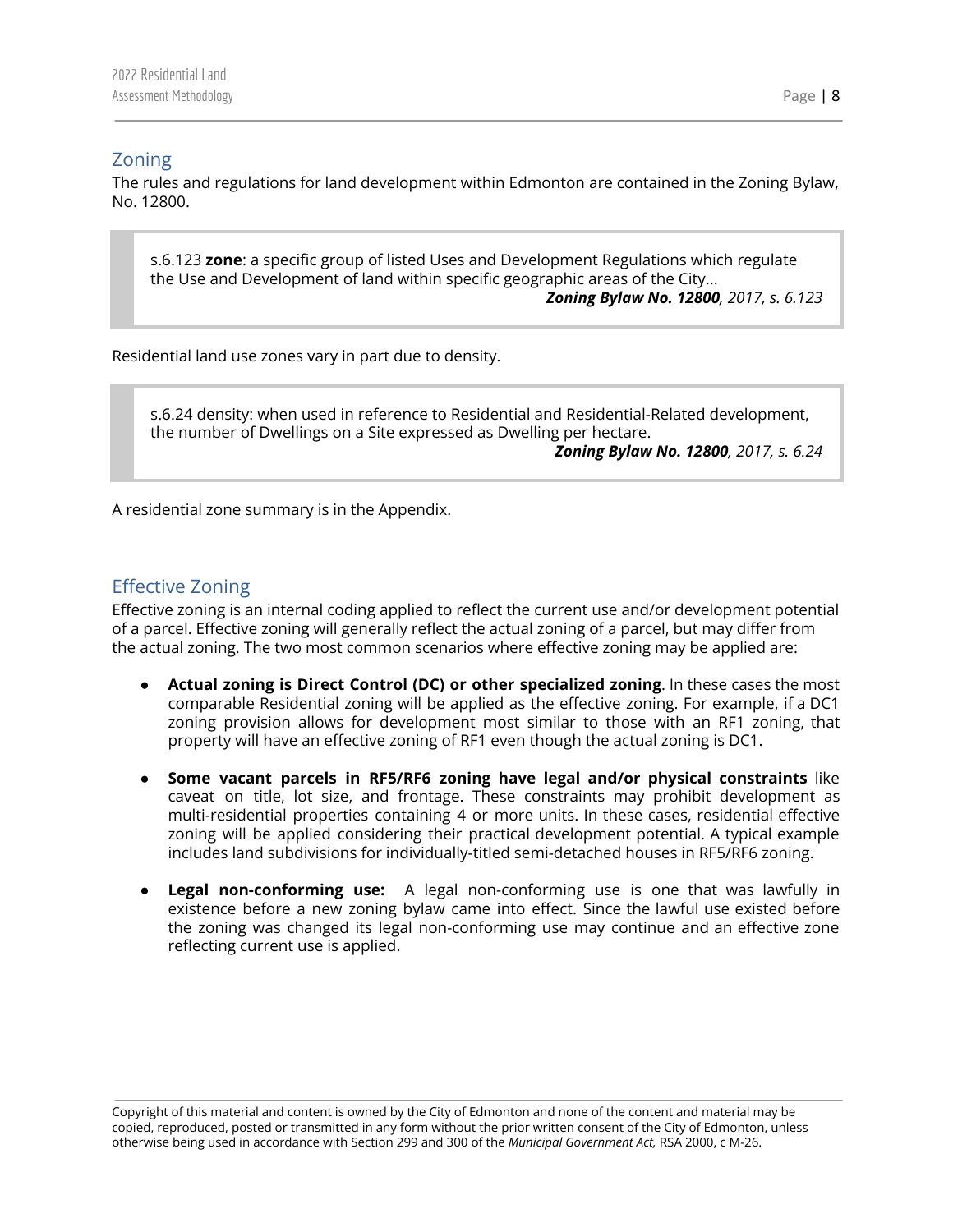643(1) If a development permit has been issued on or before the day on which a land use bylaw or a land use amendment bylaw comes into force in a municipality and the bylaw would make the development in respect of which the permit was issued a nonconforming use or nonconforming building, the development permit continues in effect in spite of the coming into force of the bylaw.

*MGA, s.643(1)*

In cases where a legal non-conforming use is discontinued for six (6) or more months, any future use must conform to the current Zoning Bylaw.

643(2) A non-conforming use of land or a building may be continued but if that use is discontinued for a period of 6 consecutive months or more, any future use of the land or building must conform with the land use bylaw then in effect.

*MGA, s.643(2)*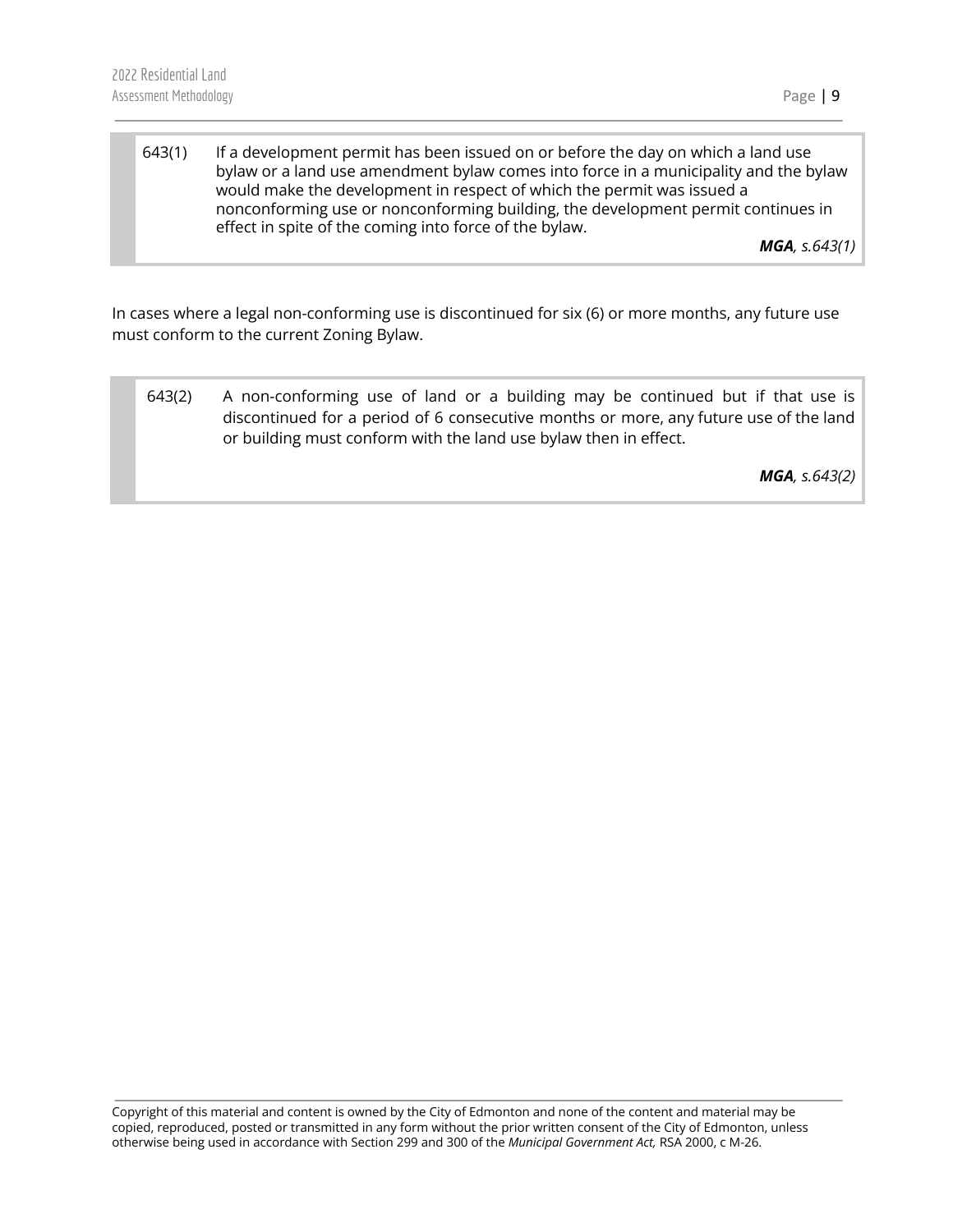# <span id="page-10-0"></span>**Factors Affecting Value**

The definitions of factors and related variables affecting value within the valuation models are itemized in the following sections:

- Location
- Positive site influences
- Negative site influences
- Lot characteristics
- Adjustments

<span id="page-10-1"></span>

| <b>Location</b> |               |
|-----------------|---------------|
| Market area     | Neighbourhood |
| Study area      |               |

Location references not only a particular parcel of land, but also describes larger geographic areas. The following location characteristics are listed in alphabetical order:

#### **Market area**

A market area is a geographic grouping of neighbourhoods or study areas; major arterial roads and natural boundaries within the municipal corporate limits typically define the boundaries. Eight residential land market areas are defined in Edmonton. These market areas are:

● North ● West

**Northwest** 

● Central ● River Valley

- Southwest
- Southeast

The boundaries of these market areas are identified on the following page. A valuation model was created for each market area (excluding manufactured home park lands- for this inventory refer to the *2022 Multi-Residential Manufactured Home Park Land* assessment methodology guide).

● North Whitemud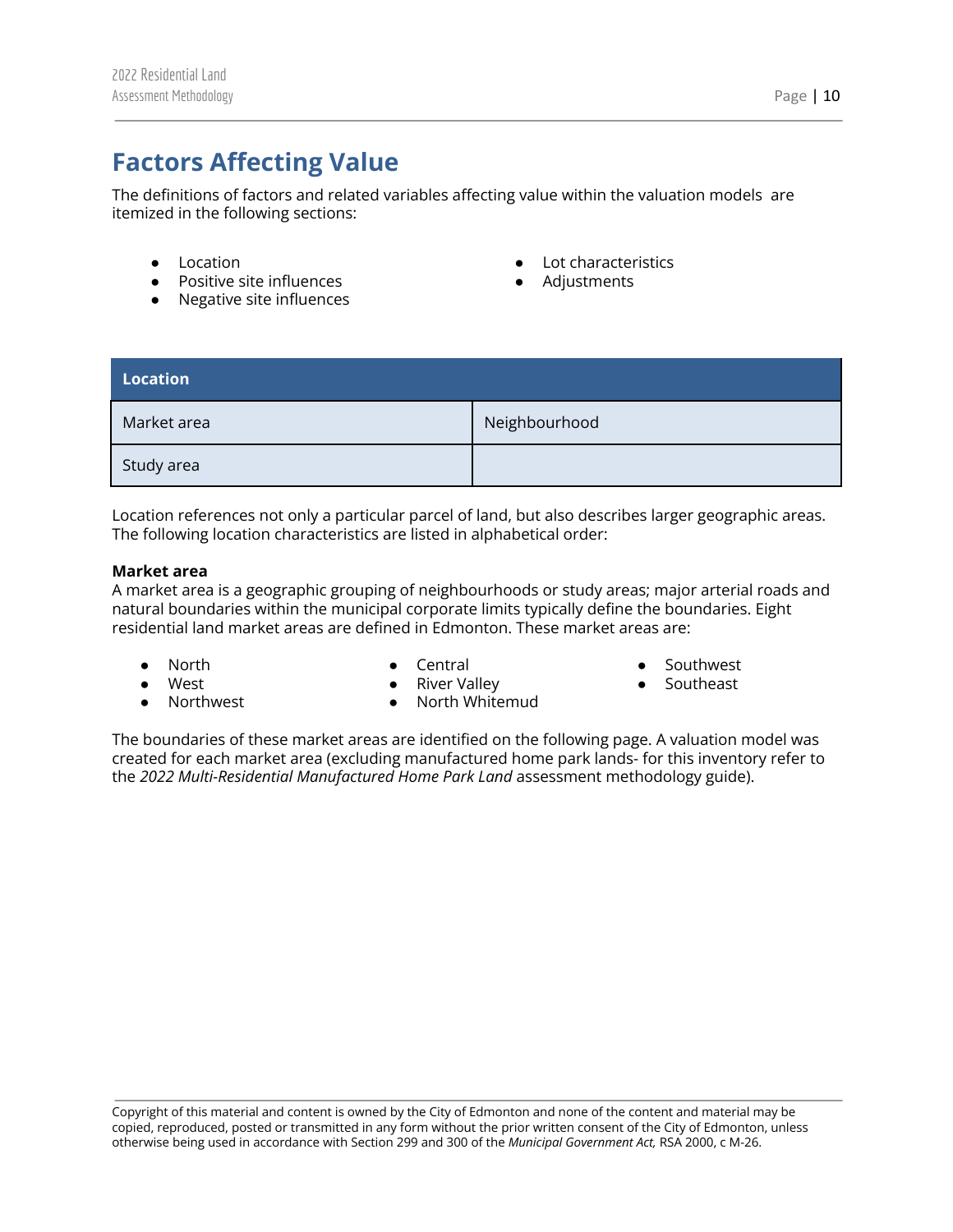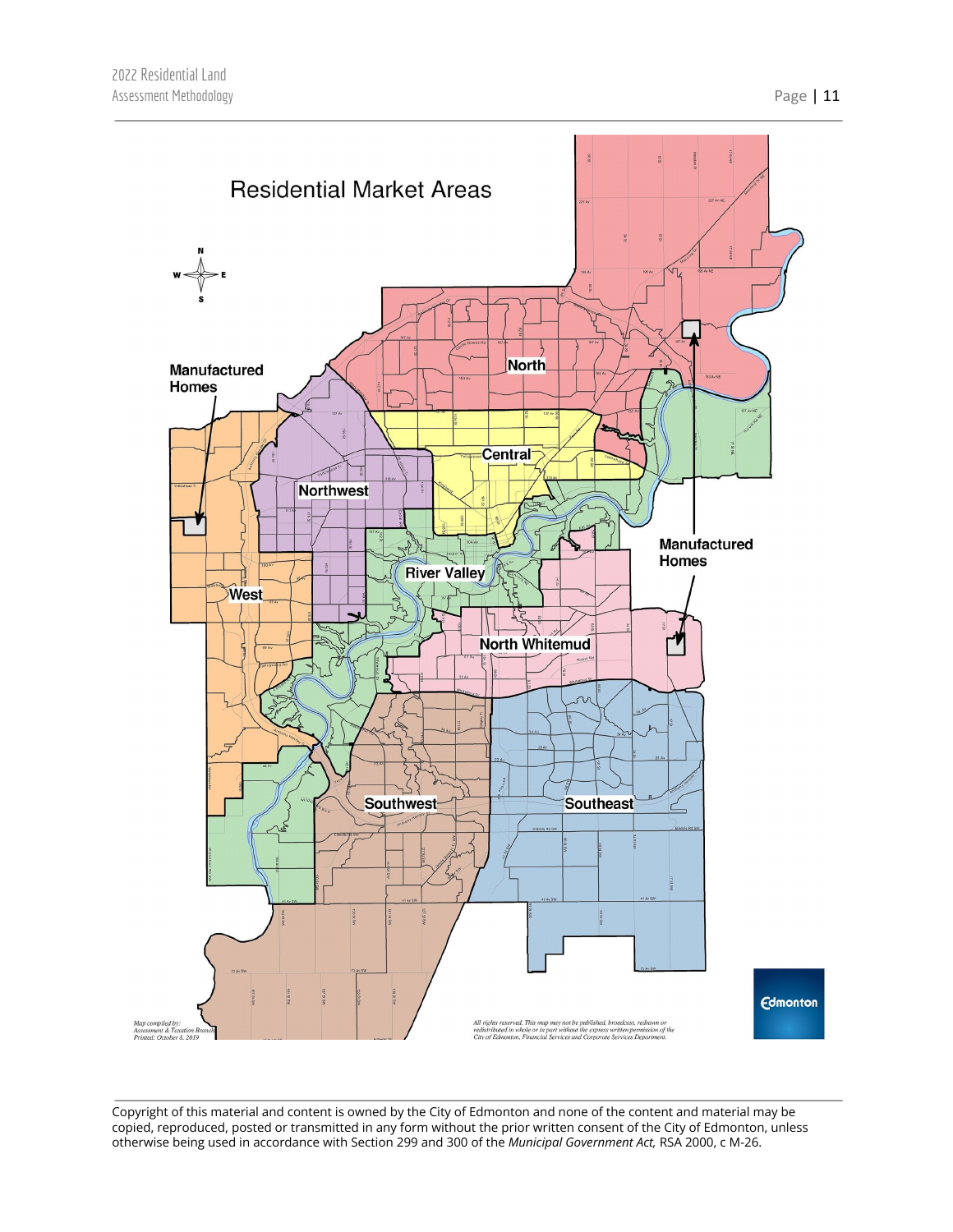#### **Neighbourhood**

A Neighbourhood is a geographical area defined by the City of Edmonton. Maps identifying these neighbourhood boundaries are accessible on the City website, <http://maps.edmonton.ca/map.aspx> (choose "Neighbourhood" in the "I'm looking for" drop-down menu).

#### **Study area**

Within the market areas, there are sub-groups or sub-sectors of properties within neighbourhoods that show different market trends from the rest of the neighbourhood they are located in. These properties are assigned to study areas to more accurately analyze and value the market trends in these locations.

● **Neighbourhood study areas** Maps identifying these study areas are accessible on the City website, ["https://www.edmonton.ca/residential\\_neighbourhoods/property\\_tax\\_assessment/reference](https://www.edmonton.ca/residential_neighbourhoods/property_tax_assessment/reference-materials.aspx) [-materials.aspx](https://www.edmonton.ca/residential_neighbourhoods/property_tax_assessment/reference-materials.aspx) .

#### ● **Rural Residential study areas**

The market areas also contain groups of rural residential properties identified by their assigned effective zoning code ('RR'). These properties, with larger acreage sized lots, exist in recognized subdivisions with servicing that may differ from the rest of the surrounding neighbourhoods. Maps identifying these study areas are accessible on the City website, [https://www.edmonton.ca/residential\\_neighbourhoods/property\\_tax\\_assessment/reference](https://www.edmonton.ca/residential_neighbourhoods/property_tax_assessment/reference-materials.aspx)[materials.aspx](https://www.edmonton.ca/residential_neighbourhoods/property_tax_assessment/reference-materials.aspx) .

<span id="page-12-0"></span>

| <b>Positive site influences</b> |                     |                  |
|---------------------------------|---------------------|------------------|
| Golf course influence           | Greenbelt influence | Lake influence   |
| Noise attenuation barrier       | Park influence      | Ravine influence |
| River valley influence          |                     |                  |

The impact of a positive site influence may vary by other Factors Affecting Value. The following positive site influences affecting assessment value are as listed (alphabetically):

#### **Golf course influence**

A property is located in close proximity to a golf course.

**● Abutting**

Property backs directly onto a golf course or is separated from it only by a park, green space or walking trail.

**● Across from, major**

Property is separated from a golf course by a road or lane normally used by local traffic (with traffic count equal to or less than 5,000). The separation by a local road or lane could also include a park, green space or walking trail.

#### **● Across from, minor**

Property is separated from a golf course by a major road (with traffic count greater than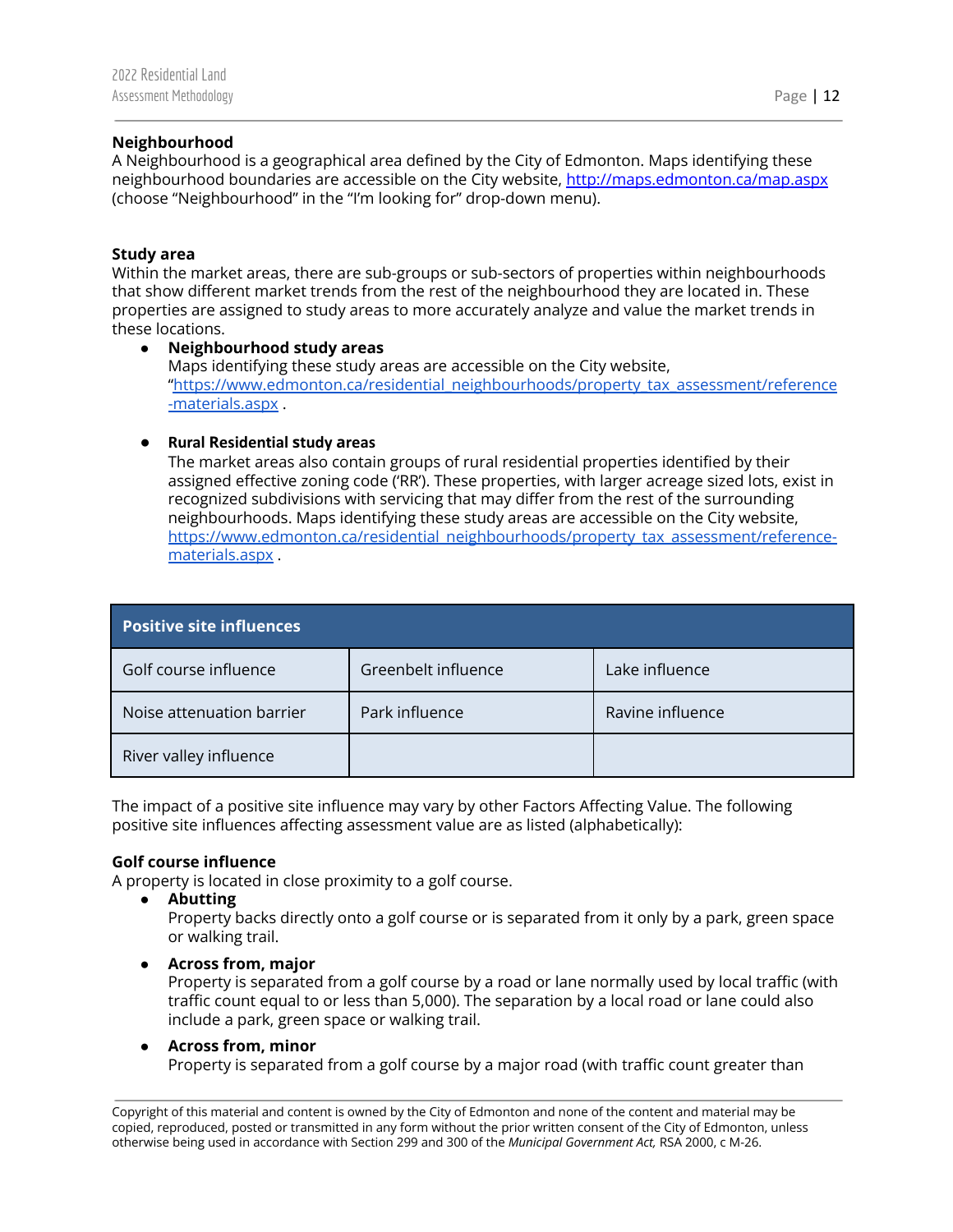5,000). The separation by a major road could also include a park, green space or walking trail.

#### **Greenbelt influence**

A property is next to a strip of publicly accessible green space.

This green space runs between residential properties, is between eight and 30 metres (26 and 98 feet) wide, includes public utility corridors and may have a walking trail. The greenbelt influence does not include areas used for overhead transmission lines, parks, lakes, ravines, walkways or the river valley.

For widths below eight metres, refer to the Walkway influence definition. For widths over 30 metres, refer to the Park influence definition.

#### **Lake influence**

A property is in close proximity to a lake or storm reservoir.

**● Abutting**

Property backs directly onto a lake or large storm reservoir.

**● Abutting, minor**

Property backs onto a lake or large storm reservoir but is separated from it by a park, green space or walking trail.

**● Across from**

Property is separated from a lake or storm reservoir by a road or lane normally used by local traffic. The separation by a local road or lane could also include a park, green space or walking trail.

#### **Noise attenuation barrier**

Noise attenuation barriers are structures designed to protect from noise pollution. They are located in proximity to noise sources like commercial, industrial, institutional, LRT, multi-residential, utility, railway or traffic.

Barriers include earthen berms, concrete wall structures and corrugated steel wall structures or their combination with a minimum combined height of six feet. Noise attenuation barriers do not include wooden screen fences typically erected by either the City or property owners.

**● Minor**

The barrier is between six and 10 feet high and is located on the property line.

**● Moderate**

The barrier is between six and 10 feet high when measured from the side that faces the noise source. Or, the barrier is between 10 and 20 feet high and is located on the property line.

**● Major**

The barrier is between 10 and 20 feet high when measured from the side that faces the noise source. Or, the barrier is more than 20 feet high and is located on the property line.

**● Extreme**

The barrier is more than 20 feet high when measured from the side that faces the noise source.

Assessment Methodology **Page | 13** 

Copyright of this material and content is owned by the City of Edmonton and none of the content and material may be copied, reproduced, posted or transmitted in any form without the prior written consent of the City of Edmonton, unless otherwise being used in accordance with Section 299 and 300 of the *Municipal Government Act,* RSA 2000, c M-26.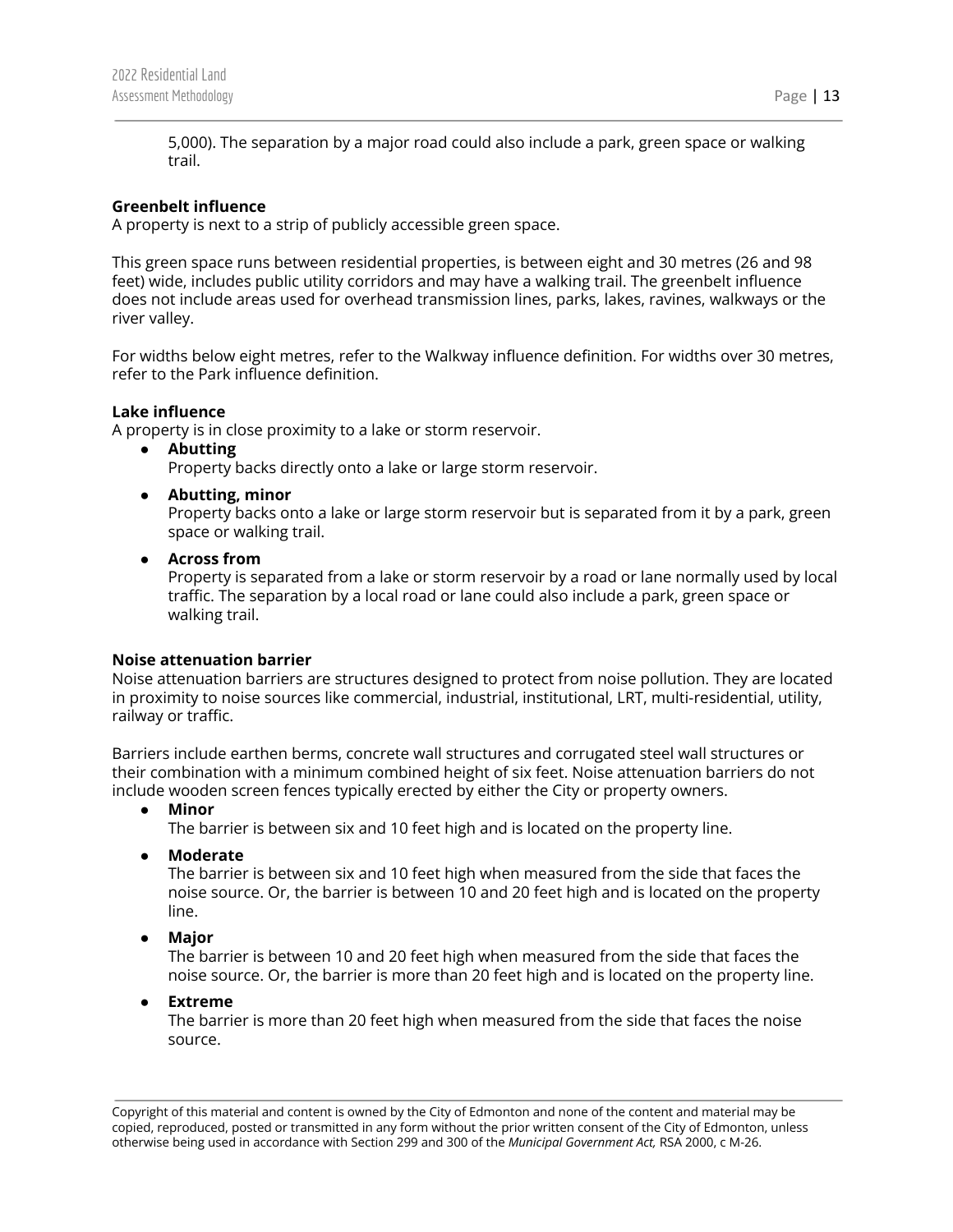#### **Park influence**

A property is in close proximity to a park.

Parks include any developed or undeveloped green space, neighbourhood parks, cul-de-sac islands and flat, wooded areas. They may or may not have walking trails. Parks exclude greenbelts, lakes, ravines, walkways, the river valley and any areas used for overhead transmission lines.

#### **● Abutting, major**

Property has a common boundary with a park. The park is more than 0.75 hectares (1.85 acres) in total size and is at least 30 metres (98 feet) wide when measured from the property line.

#### **● Across from, major**

Property is across a road or lane from a park. The park is more than 0.75 hectares (1.85 acres) in total size and is at least 30 metres (98 feet) wide.

#### **● Abutting, minor**

Property has a common boundary with a park. The park ranges between 0.25 hectares (0.62 acres) and 0.75 hectares (1.85 acres) in total size and is at least 30 metres (98 feet) wide.

Or, property has a common boundary with a major park. However, the portion of the park that abuts the property is less than 30 metres (98 ft) wide when measured from the property line.

#### **● Across from, minor**

Property is across a road or lane from a park. The park ranges between 0.25 hectares (0.62 acres) and 0.75 hectares (1.85 acres) in total size and is at least 30 metres (98 ft) wide.

Or, property is across a road or lane from a major park where the portion of the park is less than 30 metres (98 ft) wide.

#### **● Abutting, recreational**

Property has a common boundary with a park or green spaces used for recreational purposes: playgrounds, soccer or football fields, baseball diamonds, outdoor hockey rinks or open fields within 91 metres (300 feet) of a school.

#### **● Across from, recreational**

Property is located across a road or lane from a park or green space used for recreational purposes: playgrounds, soccer or football fields, baseball diamonds, outdoor hockey rinks or open fields within 91 metres (300 feet) of a school.

#### **Ravine influence**

A property is in close proximity to a ravine (land included in the City of Edmonton's [North](https://webdocs.edmonton.ca/zoningbylaw/ZoningBylaw/Part2/Overlays/811_North_Saskatchewan_River_Valley_and_Ravine_System_Protection_Overlay.htm) [Saskatchewan](https://webdocs.edmonton.ca/zoningbylaw/ZoningBylaw/Part2/Overlays/811_North_Saskatchewan_River_Valley_and_Ravine_System_Protection_Overlay.htm) River Valley and Ravine System Protection Overlay).

**● Abutting**

Property backs directly onto a portion of a ravine or is separated from it by parks, green spaces or walking trails. Property assessors classify the ravine influence as abutting when the portion of the ravine is more than 50 metres (164 feet) wide.

#### **● Abutting, minor**

Property backs directly onto a portion of a ravine or is separated from it only by parks, green spaces or walking trails. Property assessors classify the ravine influence as "abutting, minor" when the portion of the ravine is less than 50 metres (164 feet) wide.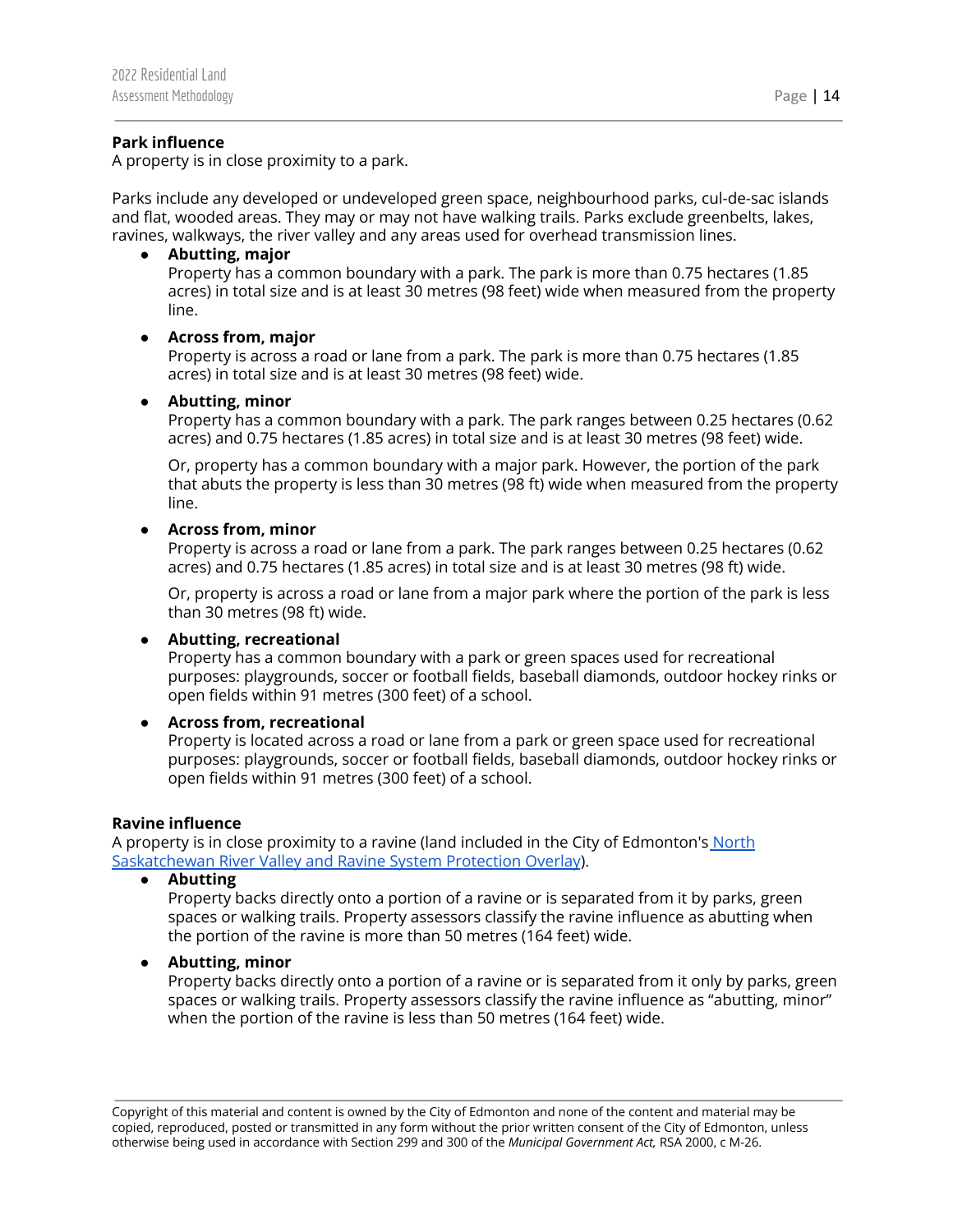#### **● Across from, major**

Property is separated from a ravine by a road or lane normally used by local traffic. The separation by the local road or lane may also include parks, green spaces and walking trails.

#### **● Across from, minor**

Property is separated from a ravine by a major road (not solely used by local traffic). The separation by a major road may also include parks, green spaces and walking trails.

#### **River valley influence**

A property is in close proximity to or within the boundaries of the North Saskatchewan River Valley (land included in the City of Edmonton's North [Saskatchewan](https://webdocs.edmonton.ca/zoningbylaw/ZoningBylaw/Part2/Overlays/811_North_Saskatchewan_River_Valley_and_Ravine_System_Protection_Overlay.htm) River Valley and Ravine System [Protection](https://webdocs.edmonton.ca/zoningbylaw/ZoningBylaw/Part2/Overlays/811_North_Saskatchewan_River_Valley_and_Ravine_System_Protection_Overlay.htm) Overlay).

#### **● Abutting**

Property backs directly onto the boundary of the river valley or is separated from it only by parks, green spaces, wooded areas, walking trails or golf courses.

Where property is located within the river valley (for example, in neighbourhoods like Rossdale, Riverdale and Cloverdale), it receives an abutting river valley influence factor if it backs directly onto the bank of the North Saskatchewan River or is separated from the bank by parks, green spaces, wooded areas, walking trails and golf courses.

#### **● Across from, major**

Property is separated from the boundaries of the river valley by a road or lane normally used by local traffic. This separation may also include parks, green spaces, wooded areas, walking trails and golf courses.

Where property is located within the river valley (for example, in neighbourhoods like Rossdale, Riverdale and Cloverdale), it receives a major river valley influence factor if it is separated from the bank of the North Saskatchewan River by a road or lane normally used by local traffic. This separation may also include parks, green spaces, wooded areas, walking trails and golf courses.

#### **● Across from, minor**

Property is separated from the boundaries of the river valley by a major road (not solely used by local traffic). This separation may also include parks, green spaces, wooded areas, walking trails and golf courses.

Where property is located within the river valley (for example, in neighbourhoods like Rossdale, Riverdale and Cloverdale), it receives a minor river valley influence factor if it is separated from the bank of the North Saskatchewan River by a major road (not solely used by local traffic). This separation may also include parks, green spaces, wooded areas, walking trails and golf courses.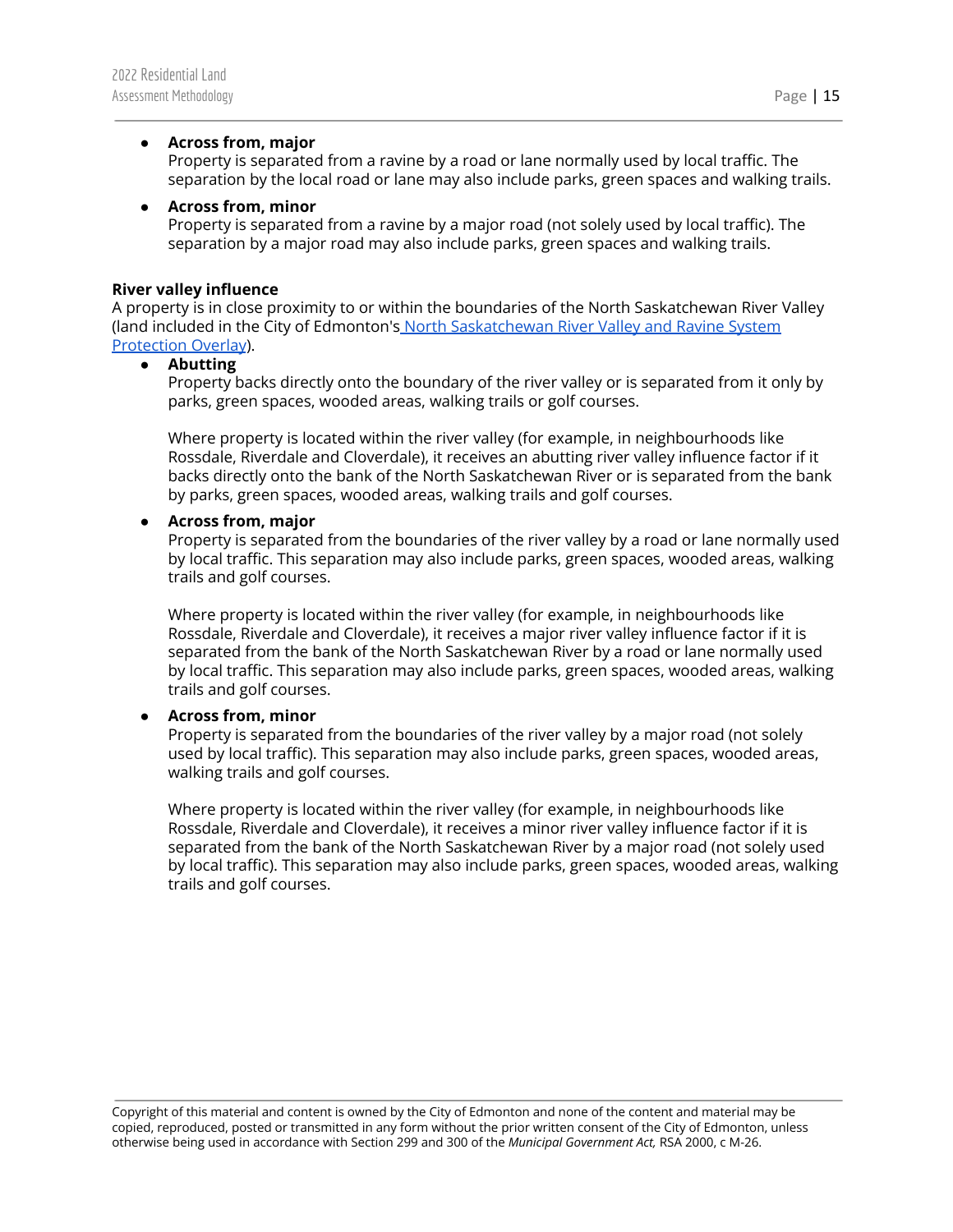<span id="page-16-0"></span>

| Negative site influences |                      |                             |
|--------------------------|----------------------|-----------------------------|
| Cemetery influence       | Commercial influence | Industrial influence        |
| Institutional influence  | LRT influence        | Multi-residential influence |
| Railway influence        | Traffic influence    | Utilities influence         |
| Walkway influence        |                      |                             |

The impact of a negative site influence may vary by other Factors Affecting Value. The following negative site influences affecting assessment value are as listed (alphabetically):

#### **Cemetery influence**

A property is adjacent to a cemetery.

#### **Commercial influence**

A property is in close proximity to a commercial property. Commercial properties considered for this influence must

- abut a property; or
- be located across lanes or roads; or
- be within 50 metres of a property and separated by utility right of ways, parks, lakes or other green spaces.

This classification is based on the number and type of adjacent commercial property.

**● Minor**

Property is in close proximity to one commercial property like a neighbourhood office building, corner store, gas station, shop or convenience store.

**● Moderate**

Property is in close proximity to:

- **○** two small commercial properties like a neighbourhood corner store, gas station, shop or convenience store, or
- **○** one large commercial property like a neighbourhood strip mall, hotel or fast food facility.
- **● Major**

Property is in close proximity to:

- **○** three or more commercial properties that create minor influence,
- **○** two or more commercial properties that create moderate influence, or
- **○** one commercial property like a mall, box centre or bar.

#### **Industrial influence**

A property is in close proximity to an industrial property. Industrial properties considered for this influence must

Copyright of this material and content is owned by the City of Edmonton and none of the content and material may be copied, reproduced, posted or transmitted in any form without the prior written consent of the City of Edmonton, unless otherwise being used in accordance with Section 299 and 300 of the *Municipal Government Act,* RSA 2000, c M-26.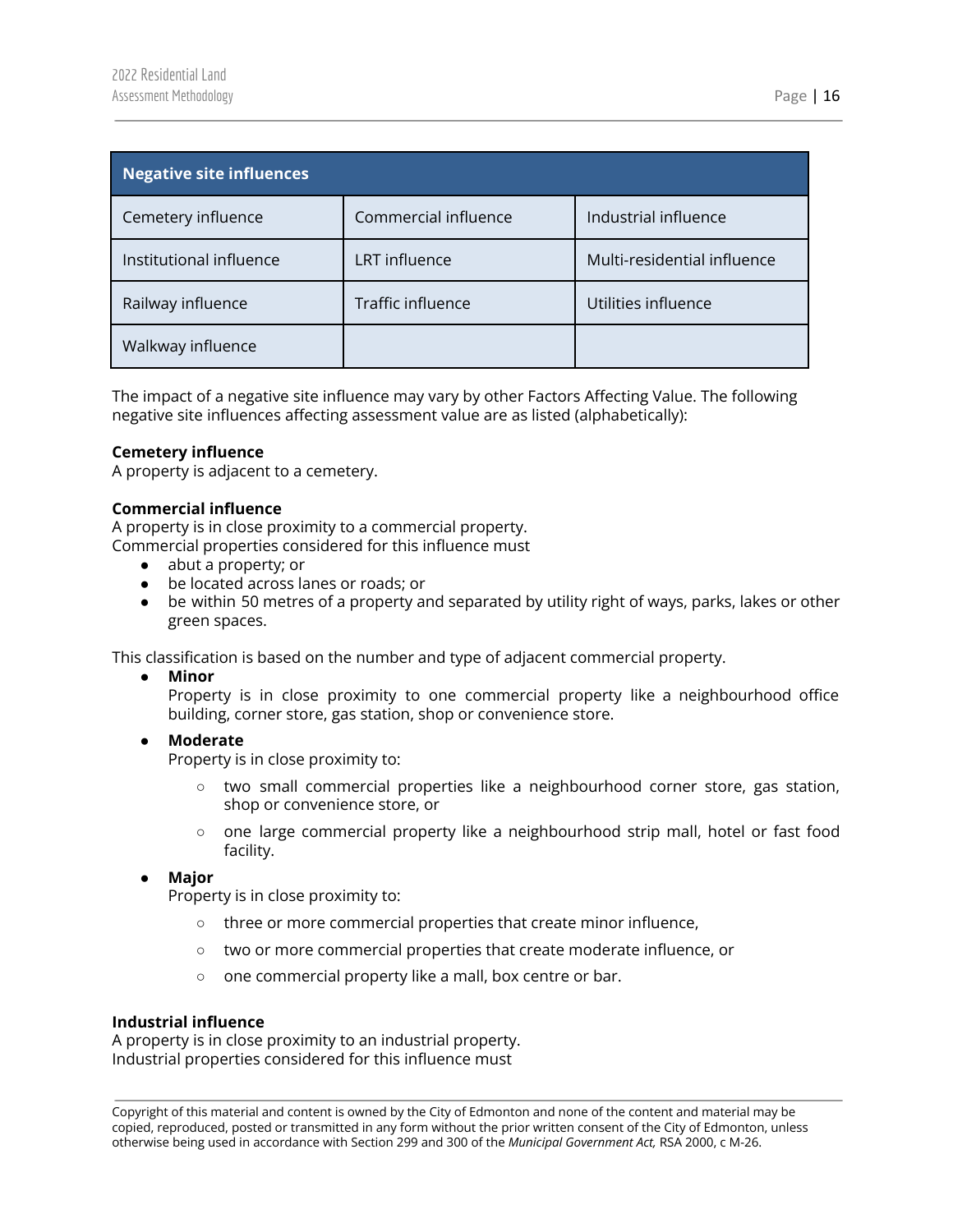- abut a property; or
- be located across lanes or roads; or
- be within 50 metres of a property and separated by utility right of ways, parks, lakes or other green spaces.

This classification is based on the number and type of adjacent industrial properties.

**● Minor**

Property receives a minor industrial influence factor if it has one industrial property or vacant industrial land in front, behind or beside.

● **Moderate**

Property receives a moderate industrial influence factor if it has two or three industrial properties in front, behind or beside.

● **Major**

Property receives a major industrial influence factor if it has one of the following or a combination of

- $\circ$  one industrial property that emits a large amount of pollution or smell (for example, the Gold Bar Wastewater Treatment Plant) or
- more than three industrial properties in front, behind or beside.

#### **Institutional influence**

A property is in close proximity to an institutional facility. Institutional properties considered for this influence must

- abut a property; or
- be located across lanes or roads with moderate or lower traffic counts; or
- be within 50 metres of a property and separated by utility right of ways, parks, lakes or other green spaces.

This classification is based on the number and type of adjacent institutional property.

**● Minor**

Property is in close proximity to one institution like a church, elementary school, ski hill, community hall or community recreation facility.

#### **● Moderate**

Property is in close proximity to:

- **○** two institutions that create minor influence, or
- **○** one institution like a high school, junior high school, outdoor community pool or stand-alone police station.

#### **● Major**

Property is in close proximity to:

- **○** three or more institutions that create minor influence,
- **○** two or more institutions that create moderate influence, or
- **○** one major institution (for example, a large sports or recreation facility like Commonwealth Stadium, Telus Field, or Terwillegar Recreation Centre, a post-secondary institution, hospital or other emergency facility).

Copyright of this material and content is owned by the City of Edmonton and none of the content and material may be copied, reproduced, posted or transmitted in any form without the prior written consent of the City of Edmonton, unless otherwise being used in accordance with Section 299 and 300 of the *Municipal Government Act,* RSA 2000, c M-26.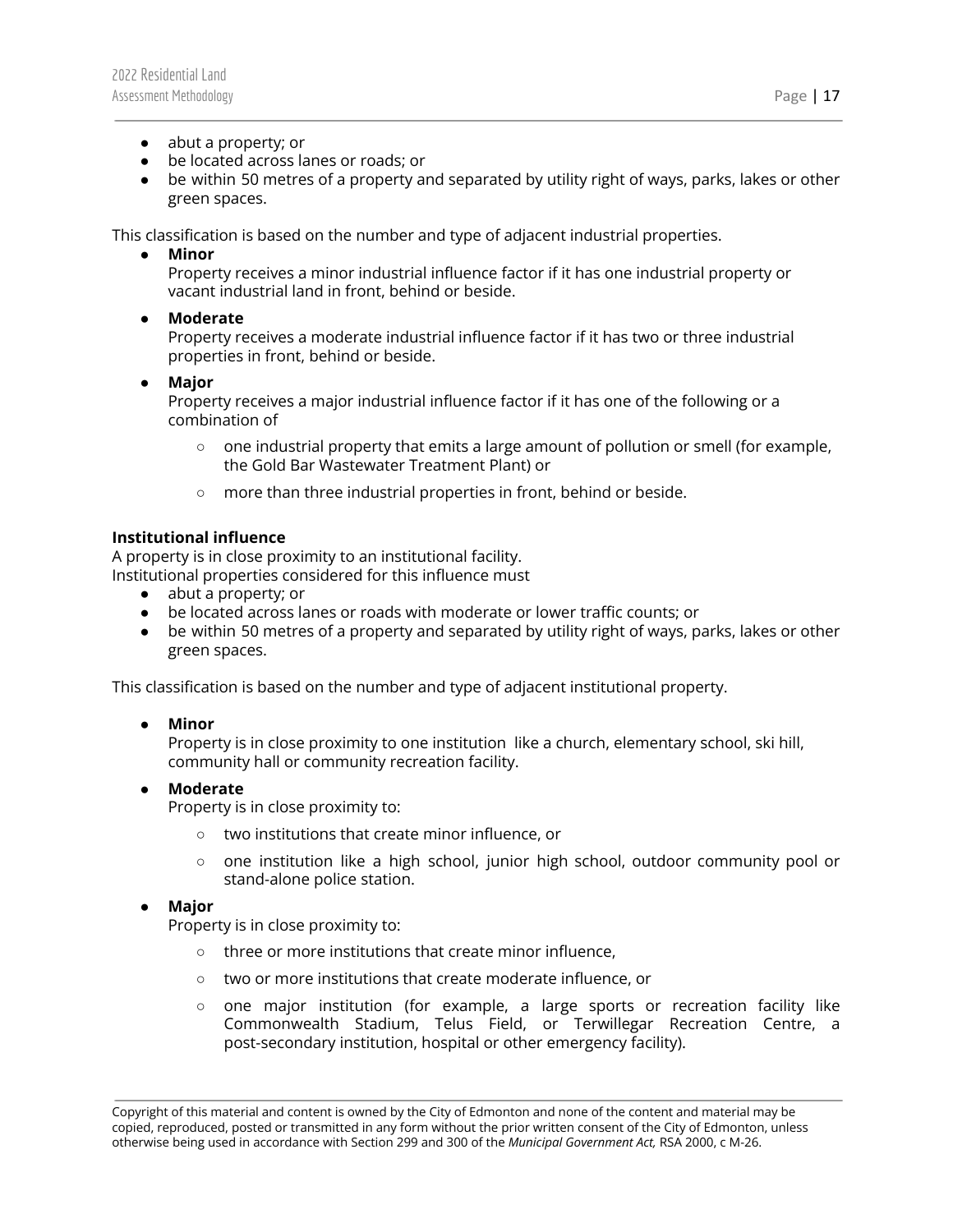#### **LRT influence**

A property is in close proximity to the Edmonton Light Rail Transit (LRT) system.

- **● Abutting** Property backs directly onto an LRT right of way or is separated from it only by parks, green spaces, walking trails or walkways.
- **● Across from**

Property is separated from an LRT right of way by a road or lane. The separation by a road or lane could also include a park, green space and walking trail.

#### **Multi-residential influence**

A property is in close proximity to a multi-residential property (condominiums, rental apartments or rental row houses).

Multi-residential properties considered for this influence must

- abut a property; or
- be located across lanes or roads with moderate or lower traffic counts; or
- be within 50 metres of a property and separated by utility right of ways, parks, lakes or other green spaces; and
- not be individually titled when it comes to single-family triplexes, fourplexes and row houses.

This classification is based on the total unit count from the adjacent multi-residential property and any other multi-residential properties contiguous to it (or separated only by small gaps of land like lanes, greenbelts or walkways).

**● Minor**

Property is in close proximity to multi-residential properties with a total unit count of four to 30.

**● Moderate**

Property is in close proximity to multi-residential properties with a total unit count of 31 to 75.

**● Major**

Property is in close proximity to multi-residential properties with a total unit count of more than 75.

#### **Railway influence**

A property is in close proximity to a railway.

**● Minor**

Property backs directly onto or is adjacent to a rail right of way with single or multiple rail lines. Property also could be separated from the rail right of way by a road or lane.

**● Moderate**

Property directly backs onto or is adjacent to a railway yard or switching station. Property also could be separated from the railway yard or switching station by a road or lane.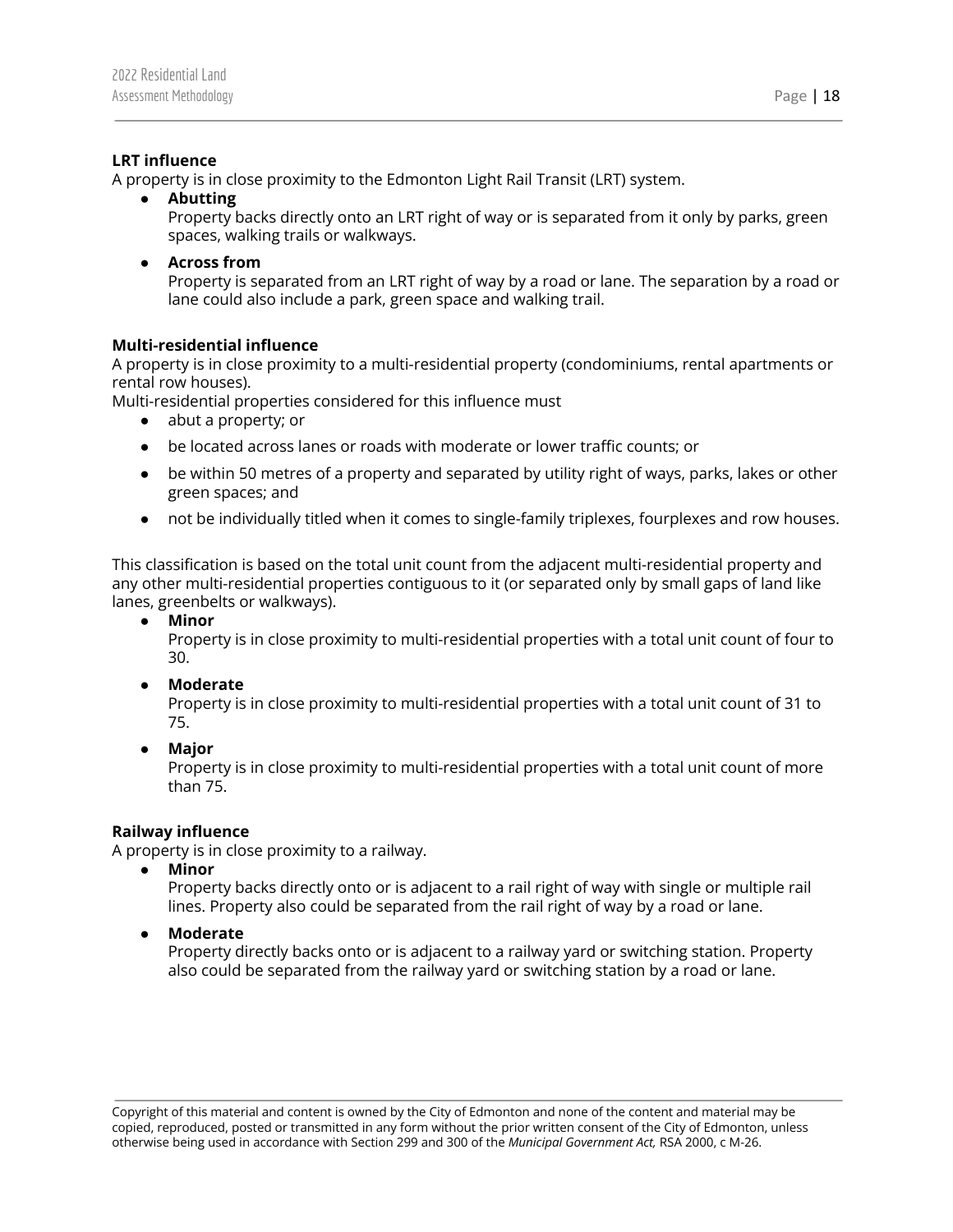#### **Traffic influence**

A property is adjacent to a traffic source. We assign these factors according to the latest City traffic count data

[https://www.edmonton.ca/transportation/traffic\_reports/traffic-reports-flow-maps.aspx].

**● Minor**

Property is adjacent to a road with a recorded traffic flow of 1,500-5,000 vehicles per day.

**● Moderate**

Property is adjacent to a road with the recorded traffic flow of 5,001-15,000 vehicles per day.

**● Major**

Property is adjacent to a road with the recorded traffic flow of 15,001-50,000 vehicles per day (for example, 50th Street, 170th Street or 97th Street).

**● Extreme** Property is adjacent to a road with the recorded traffic flow of more than 50,000 vehicles per day (for example, Whitemud Drive or Yellowhead Trail)

#### **● Anthony Henday Drive**

Property is adjacent to the Anthony Henday Drive ring road.

#### **Utility influence**

A property is in close proximity to utilities.

**● Minor**

Property receives a minor utility influence factor if it is adjacent to underground utilities (like high pressure pipelines) generally located within a green belt.

Municipal utility services such as low-voltage power lines, subtransmission power lines, gas lines, telecommunications lines and municipal water, sanitary and storm sewer lines are not included in this category.

**● Moderate**

Property receives a moderate utility influence factor if it is adjacent to overhead transmission lines greater than 200 kilovolts, generally located within a green belt or if it's adjacent to telecommunication transmission towers.

Municipal utility services such as low-voltage power lines, subtransmission power lines, gas lines, telecommunications lines and municipal water, sanitary and storm sewer lines are not included in this category.

#### **● Substation, minor**

Property receives a substation, minor utility influence factor if it is adjacent to a utility substation other than a high-voltage overhead transmission line substation. These substations include municipal utility services such as low-voltage power substations, gas substations, telecommunications substations and municipal water, sanitary and storm sewer substations

#### **● Substation, major**

Property receives a substation, a major utility influence factor if it is adjacent to a high-voltage overhead transmission line substation.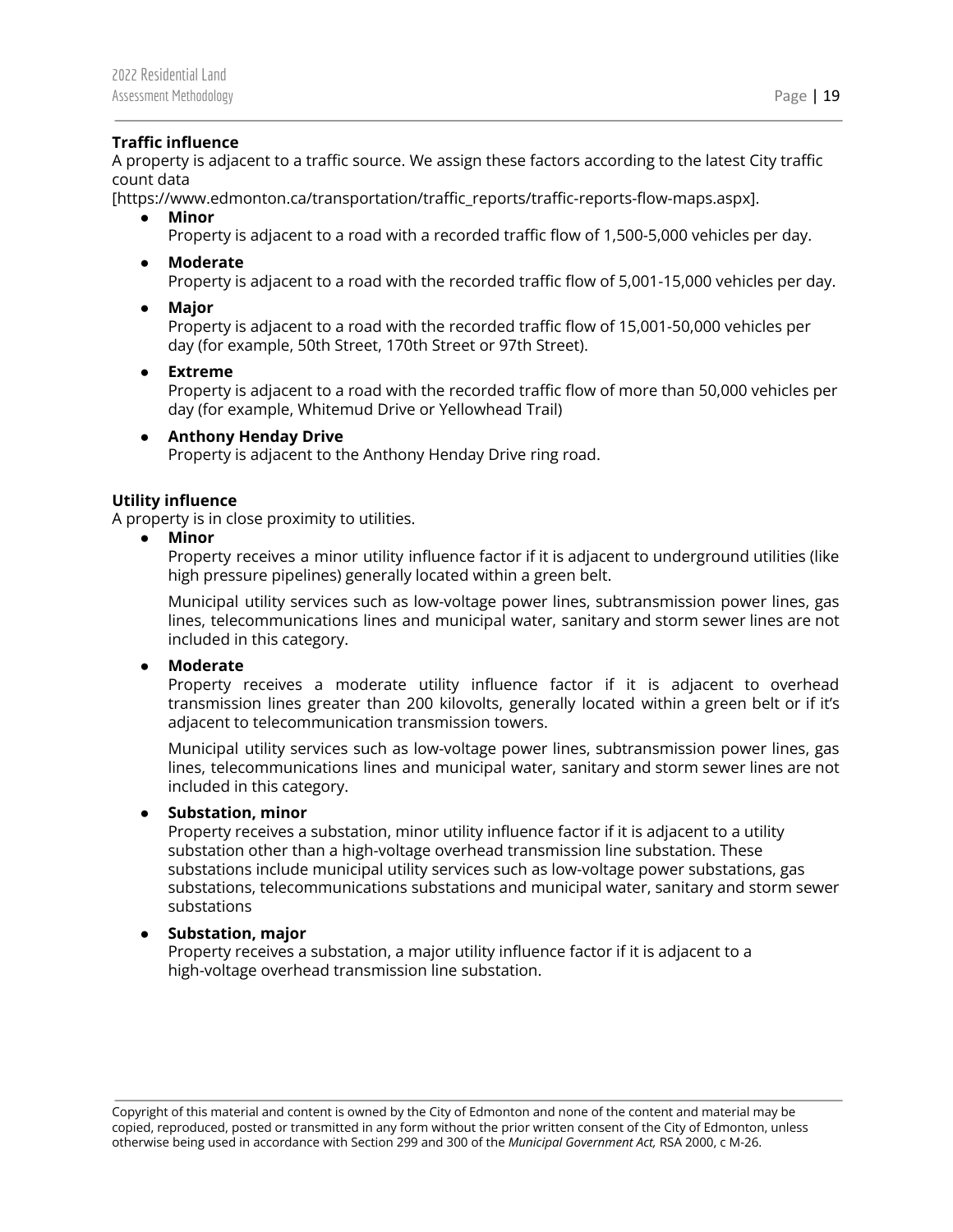#### **Walkway influence**

A property shares a border with a walkway that connects a residential area—either directly or as part of a trail system—to commercial or institutional areas or major roadways.

Walkways are less than eight metres (26.2 feet) wide and located between two residential properties.

For widths over eight metres, refer to the Greenbelt influence definition.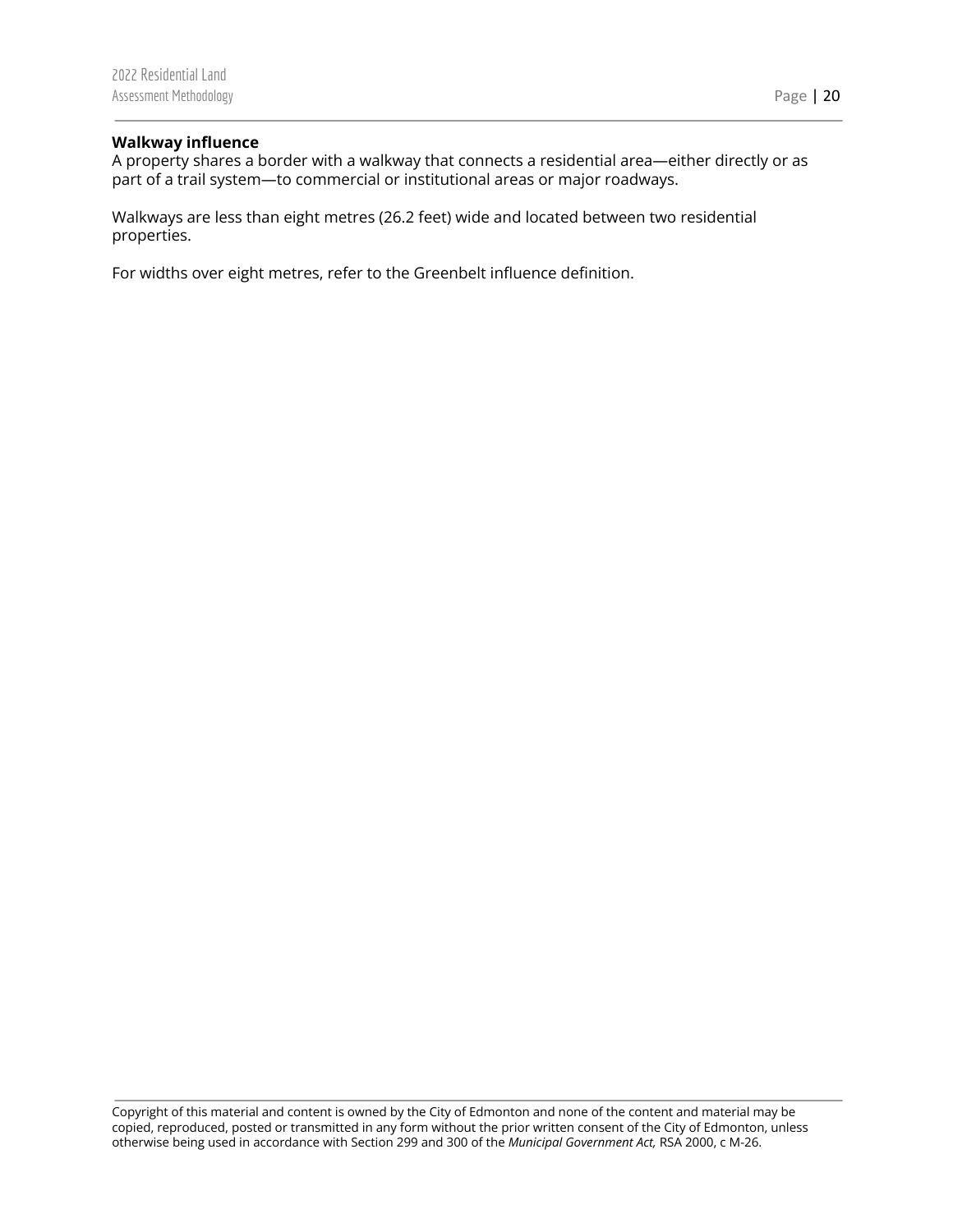<span id="page-21-0"></span>

| Lot Characteristics |           |          |
|---------------------|-----------|----------|
| Corner lot          | Lot shape | Lot size |
| Walkout grading     |           |          |

The impact of a lot characteristic may vary by other Factors Affecting Value. The following lot characteristics affecting assessment value are as listed (alphabetically):

#### **Corner lot**

Land is located at the intersection of two public roadways, other than lanes. For a detailed definition, see the Edmonton Zoning Bylaw 12800 (part 1, section 6.1).

#### **Lot shape**

A property is of an irregular or pie shape.

● **Pie**

The front width of the lot is significantly smaller than the back width, which results in an overall "pie" shape.

**● Irregular** The shape of the lot is substantially different from a rectangular-, pie- or otherwise regularly shaped residential lot. It could be, for example, a triangular lot, L-shaped lot or a lot with a "panhandle."

#### **Lot size**

Lot size is the total size of land.

The calculation of this area is done by the City's Global Information System (software for analyzing geographical data) and based on the legal description of the property.

#### **Walkout grading**

A property displays substantial grade differences from the front to the back of the lot that could allow for the development of a walkout basement.

<span id="page-21-1"></span>

| <b>Adjustments</b>                  |                 |             |
|-------------------------------------|-----------------|-------------|
| Adverse topography                  | Contamination   | Encumbrance |
| Lot area with applied<br>adjustment | Lot instability | Servicing   |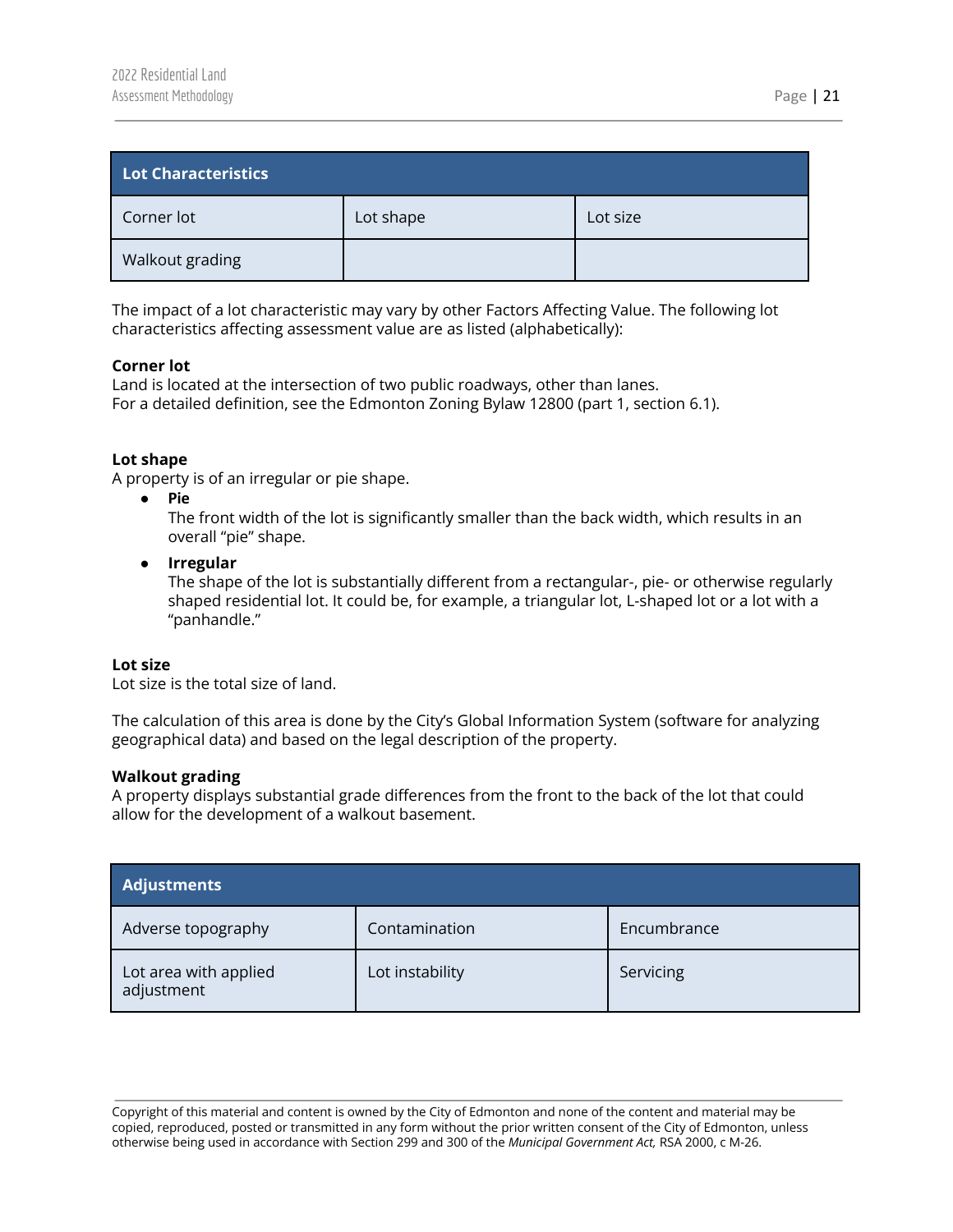Adjustments may be made for the following:

#### **Adverse topography**

Adverse topography indicates a property has certain topographical constraints that are not typical for the area and negatively affect the overall suitability of land for residential development.

These constraints may include, but are not limited to, significant slopes or wetland subsoil conditions resulting from sloughs, ponds and natural drainage onto the property.

**● Minor**

The adverse topography does not significantly impede developmental potential of the affected area. The area still provides some benefit to the owner, such as use or enjoyment of the land.

**● Moderate**

The adverse topography has a potential to significantly impede developmental potential of the affected area. However, the area still provides some benefit to the owner, such as use or enjoyment of the land.

**● Major**

The adverse topography significantly impedes developmental potential of the affected area. The area provides no reasonable benefit to the owner.

*Note: The Adverse topography adjustment is not applied to properties located in close proximity to or within the boundaries of the North Saskatchewan River Valley or in close proximity to a ravine (land included in the City of Edmonton's North [Saskatchewan](https://webdocs.edmonton.ca/zoningbylaw/ZoningBylaw/Part2/Overlays/811_North_Saskatchewan_River_Valley_and_Ravine_System_Protection_Overlay.htm) River Valley and Ravine System Protection [Overlay\)](https://webdocs.edmonton.ca/zoningbylaw/ZoningBylaw/Part2/Overlays/811_North_Saskatchewan_River_Valley_and_Ravine_System_Protection_Overlay.htm).*

#### **Contamination**

Contamination refers to property that has been affected by environmental contamination which includes adverse conditions resulting from the release of hazardous substances into surface water, groundwater, or soil.

#### **Encumbrance**

A property has a registered encumbrance on title that runs with the land, such as an easement or restrictive covenant. This encumbrance and the area of the lot that it affects are atypical for similar properties in the area.

Encumbrance does not include municipal utility services—such as low-voltage power, gas, telecommunication, water, sanitary sewer and storm sewer lines—that typically serve the property.

**● Minor**

The encumbrance does not significantly impede developmental potential of the affected area. The area still provides some benefit to the owner, such as use or enjoyment of the land.

**● Moderate**

The encumbrance has the potential to significantly impede developmental potential of the affected area. However, the area still provides some benefit to the owner, such as use or enjoyment of the land.

**● Major**

The encumbrance significantly impedes developmental potential of the affected area. The area provides no reasonable benefit to the owner.

Copyright of this material and content is owned by the City of Edmonton and none of the content and material may be copied, reproduced, posted or transmitted in any form without the prior written consent of the City of Edmonton, unless otherwise being used in accordance with Section 299 and 300 of the *Municipal Government Act,* RSA 2000, c M-26.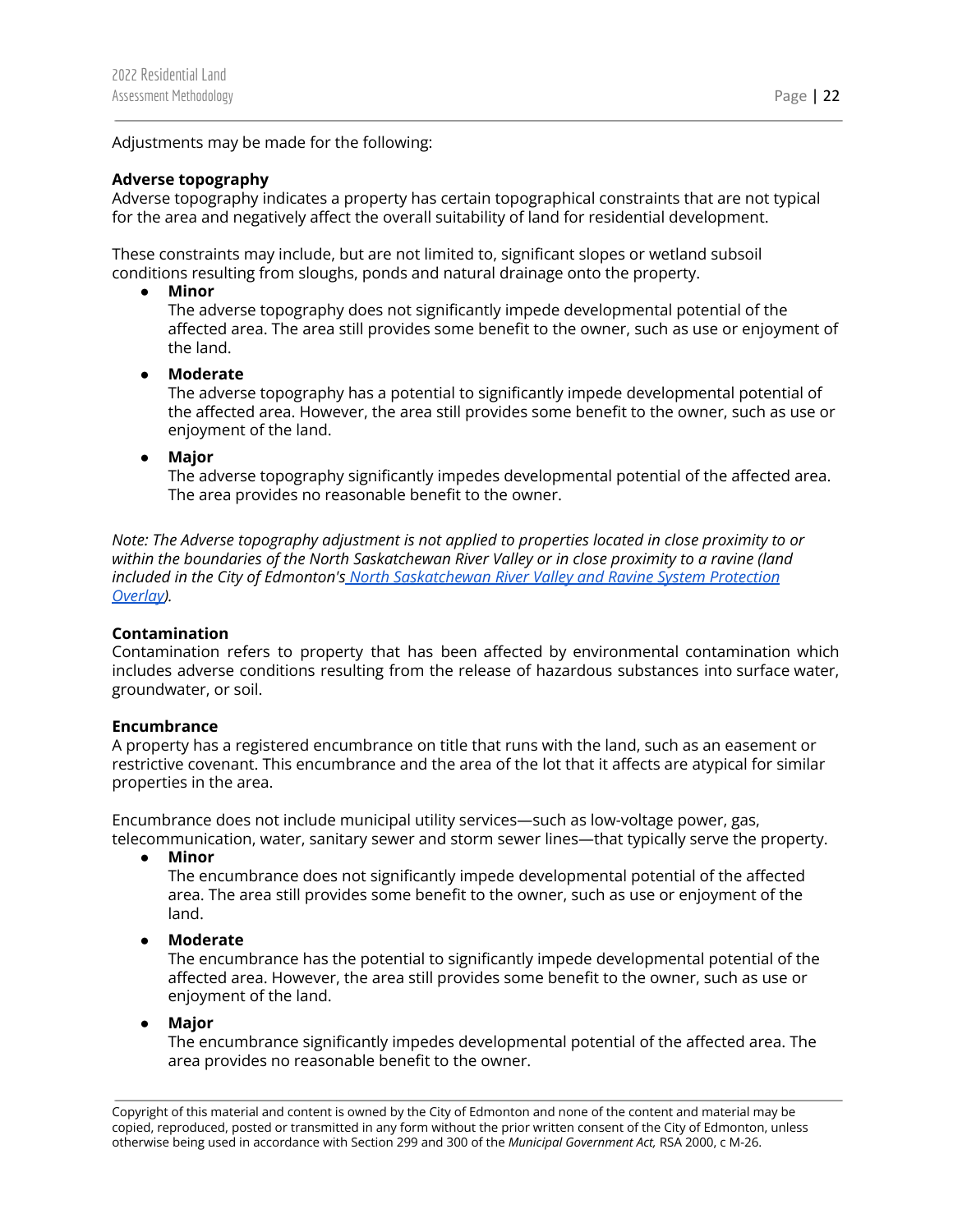#### **Lot area with applied adjustment**

A property received an assessment adjustment to a portion of the total lot size due to the negative impacts of encumbrance, adverse topography or irregular shape.

#### **Lot instability**

Lot instability signals that land at the top of a bank area of a property has experienced slope movement or erosion; therefore, the bearing capacity of the ground became diminished. Any lot instability must occur on the property being assessed and is applied only if lot instability has already occurred.

#### **● Minor**

Land has experienced slope movement or erosion, which (a) is apparent and more than incidental in scope but does not immediately threaten structures or the use of the amenities on that property; or (b) has led to ongoing monitoring by a geotechnical professional to ensure continued slope stability.

#### **● Moderate**

Land has experienced slope movement or erosion, which

(a) impairs or precludes use of a significant portion of the developed part of the property; (b) has resulted in ongoing monitoring by Safety Codes Officers; or

(c) poses a risk to the ongoing safe occupancy of the house or primary structure on the property.

#### **● Major**

Land has experienced severe slope movement or erosion, which

(a) has rendered a substantial portion of the top of bank area of the property unusable, hazardous or in need of substantial stabilization work, as a result of a landslide or major slope failure;

(b) has subjected the property to a Safety Codes Act order that requires ongoing geotechnical monitoring regarding the continued use of the property or its structures; or (c) made the house unsafe for continued occupancy, or made any continued occupancy contingent upon compliance with a Safety Codes Act order.

#### **Servicing**

The Servicing variables below do not apply to Rural Residential lots.

#### **● Water supply service**

Water supply refers to the public water supply infrastructure available to a property. Property is considered serviced if a branch (stub) line from the City of Edmonton or EPCOR main line to the property line exists.

#### **○ Present**

A property has water supply services.

#### **○ Absent**

A property does not have water supply services.

#### **● Sanitary sewer service**

Sanitary sewer refers to a system of sewers designed to collect and convey household and industrial wastewater from urban areas to Edmonton's Gold Bar Wastewater Treatment Plant. Property is considered serviced if a branch (stub) line from the City of Edmonton or EPCOR main line to the property line exists.

Copyright of this material and content is owned by the City of Edmonton and none of the content and material may be copied, reproduced, posted or transmitted in any form without the prior written consent of the City of Edmonton, unless otherwise being used in accordance with Section 299 and 300 of the *Municipal Government Act,* RSA 2000, c M-26.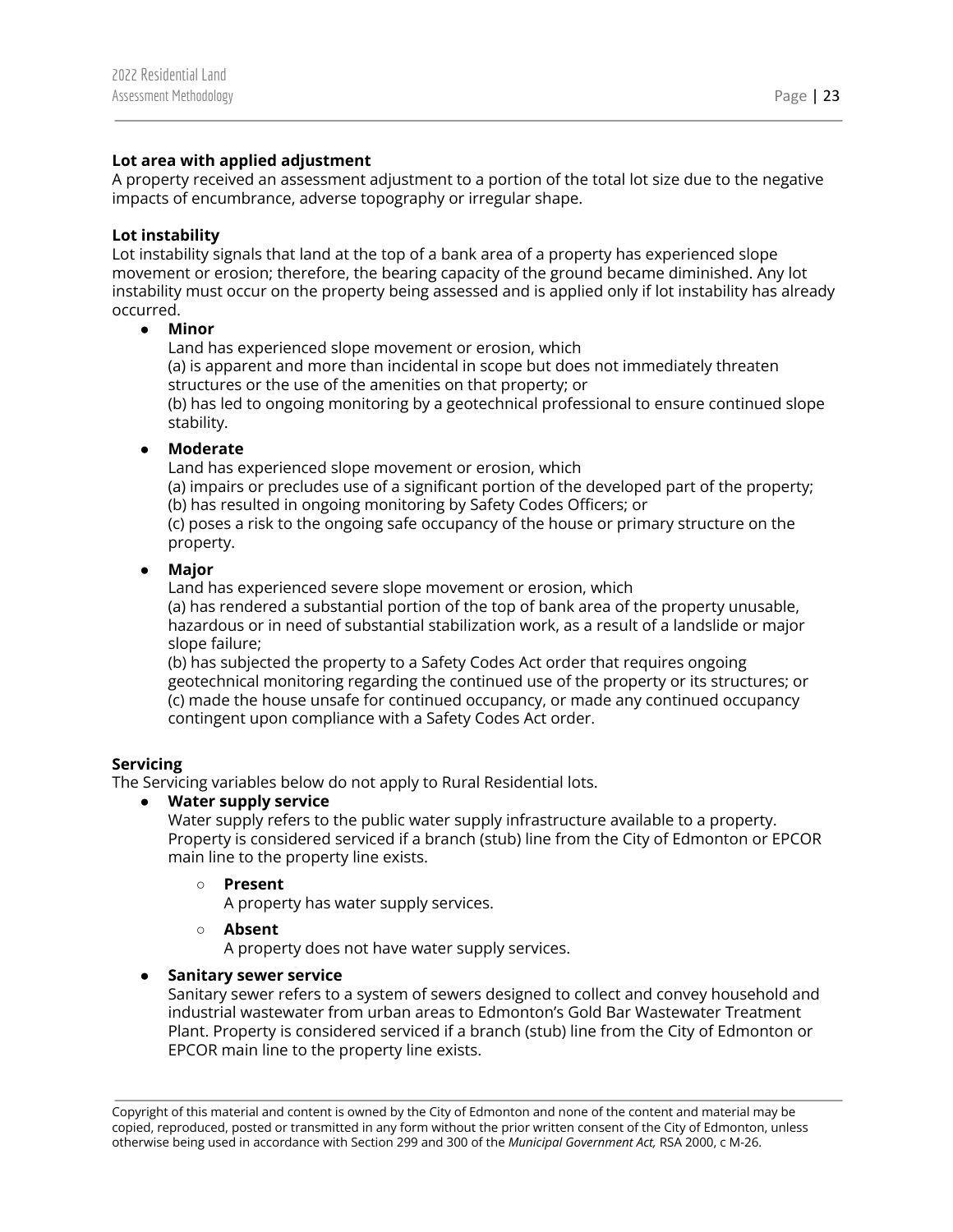#### **○ Present**

A property is connected to Edmonton's sanitary sewer system.

#### **○ Absent**

A property is not connected to Edmonton's sanitary sewer system.

#### **● Storm sewer service**

Storm sewer refers to a system of sewers designed to collect, store and convey runoff from urban areas to a receiving body of water. Property is considered serviced if it's located next to a road with storm water sewer.

#### **○ Present**

A property is considered to be connected to Edmonton's storm sewer system.

#### **○ Absent**

A property is not connected to Edmonton's storm sewer system.

#### **● Access to paved public roads**

Paved public roads are part of the public road access infrastructure and must be adjacent to the property.

#### **○ Present**

A paved public road is adjacent to the property.

**○ Absent**

A paved public road is not adjacent to the property.

Access to paved public roads doesn't include paved back lanes and alleys.

#### **● Access to sidewalks, curbs or gutters**

Sidewalks, curbs and gutters are part of the City's public road and sidewalk access infrastructure and must be adjacent to the property.

#### **○ Present**

Sidewalks, curbs and gutters are adjacent to the property.

#### **○ Absent**

Sidewalks, curbs and gutters are not adjacent to the property.

#### **● Street lighting**

Street lighting is part of the City's public road and sidewalk access infrastructure and must be adjacent to the property.

#### **○ Present**

Street lighting is adjacent to the property.

#### **○ Absent**

Street lighting is not adjacent to the property.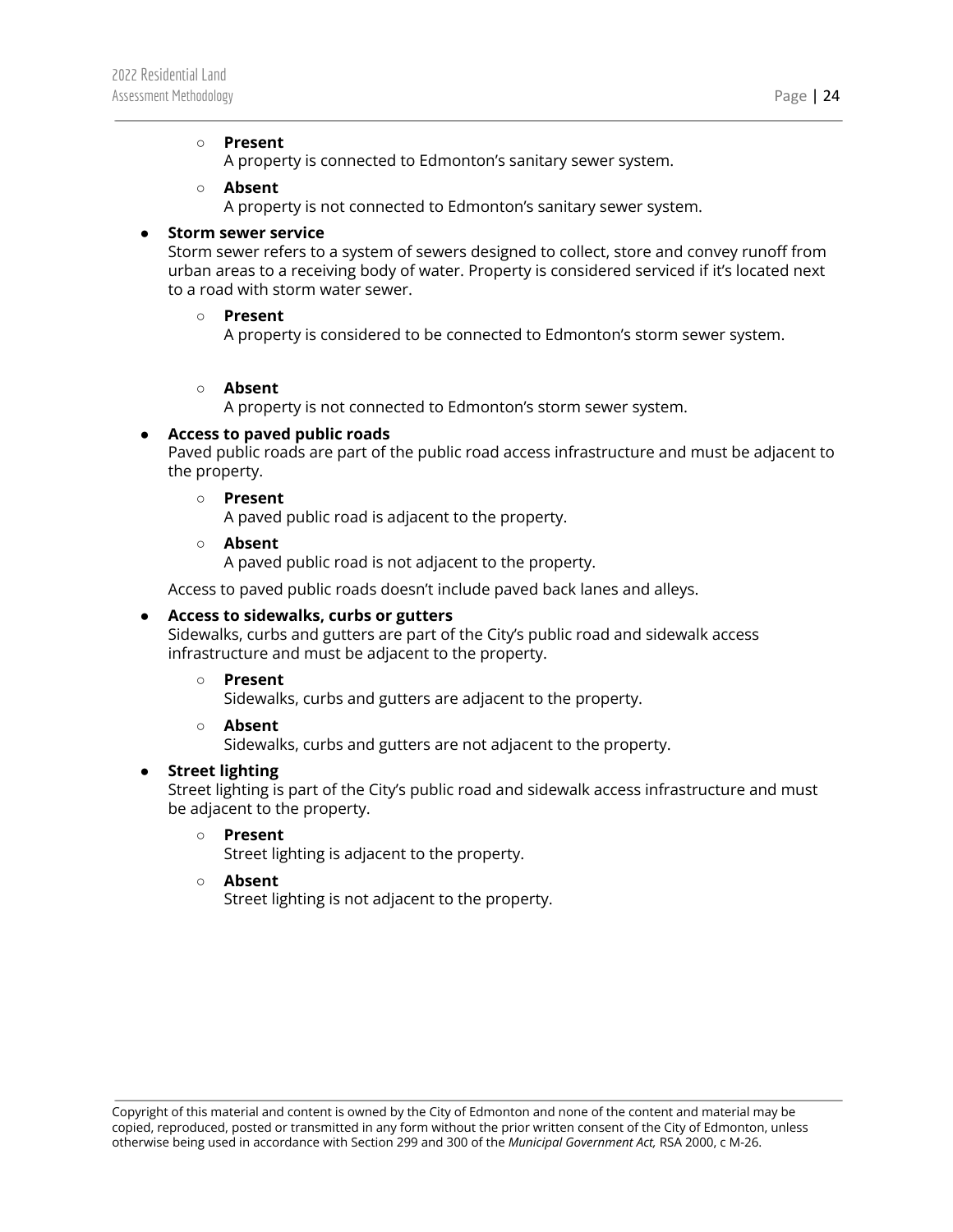## <span id="page-25-0"></span>**Sample Assessment Detail Report**

On the sample shown below, the factors and variables used to calculate each individual property assessment are displayed in the Factors Used to Calculate section of each property's Assessment Detail Report.

| 202x Property Assessment Detail Report<br><b>Assessment and Taxation</b><br>Account 99999999 |                                              | <b>Edmonton</b> |
|----------------------------------------------------------------------------------------------|----------------------------------------------|-----------------|
|                                                                                              |                                              |                 |
| <b>Report Date</b>                                                                           | February 12, 202x                            | page 1 of 1     |
| 2021 Assessed Value                                                                          | \$226,000                                    |                 |
| Date of Issue                                                                                | February 12, 202x                            |                 |
| <b>Property Address</b>                                                                      | 9999 SAMPLE AVENUE SW                        |                 |
| <b>Legal Description</b>                                                                     | Plan: 9999999 Block: 99 Lot: 99              |                 |
| Zoning                                                                                       | RMD - Residential Mixed Dwelling Zone        |                 |
| <b>Effective Zoning</b>                                                                      | RF4 - Semi-Detached Redevelopment District   |                 |
| Neighbourhood                                                                                | Cavanagh                                     |                 |
| <b>Assessment Class</b>                                                                      | <b>RESIDENTIAL</b>                           |                 |
| <b>Property Use</b>                                                                          | 100% Undeveloped residential land            |                 |
| <b>Taxable Status</b>                                                                        | January 1 - December 31, 2021; FULLY TAXABLE |                 |
| <b>Unit of Measurement</b>                                                                   | METRIC (metres, square metres)               |                 |

## **Factors Used to Calculate Your 202x Assessed Value**

|                                       |                 | <b>MARKET VALUE APPROACH</b> | <b>DIRECT COMPARISON</b> |
|---------------------------------------|-----------------|------------------------------|--------------------------|
| <b>LAND</b>                           |                 |                              |                          |
| Variable                              | Factor          | <b>Type</b>                  |                          |
| Neighbourhood                         | CAVANAGH        | Site                         |                          |
| Zoning                                | <b>RMD</b>      | <b>Site</b>                  |                          |
| Lot size                              | 429             | Site                         |                          |
| Ravine influence                      | <b>ABUTTING</b> | Site                         |                          |
| Water supply service                  | <b>PRESENT</b>  | Site                         |                          |
| Sanitary sewer service                | <b>PRESENT</b>  | Site                         |                          |
| Storm sewer service                   | <b>PRESENT</b>  | Site                         |                          |
| Access to paved public roads          | <b>PRESENT</b>  | Site                         |                          |
| Access to sidewalks, curbs or gutters | <b>PRESENT</b>  | Site                         |                          |
| <b>Street lighting</b>                | <b>ABSENT</b>   | Site                         |                          |
|                                       |                 | <b>Land Value</b>            | 226,234                  |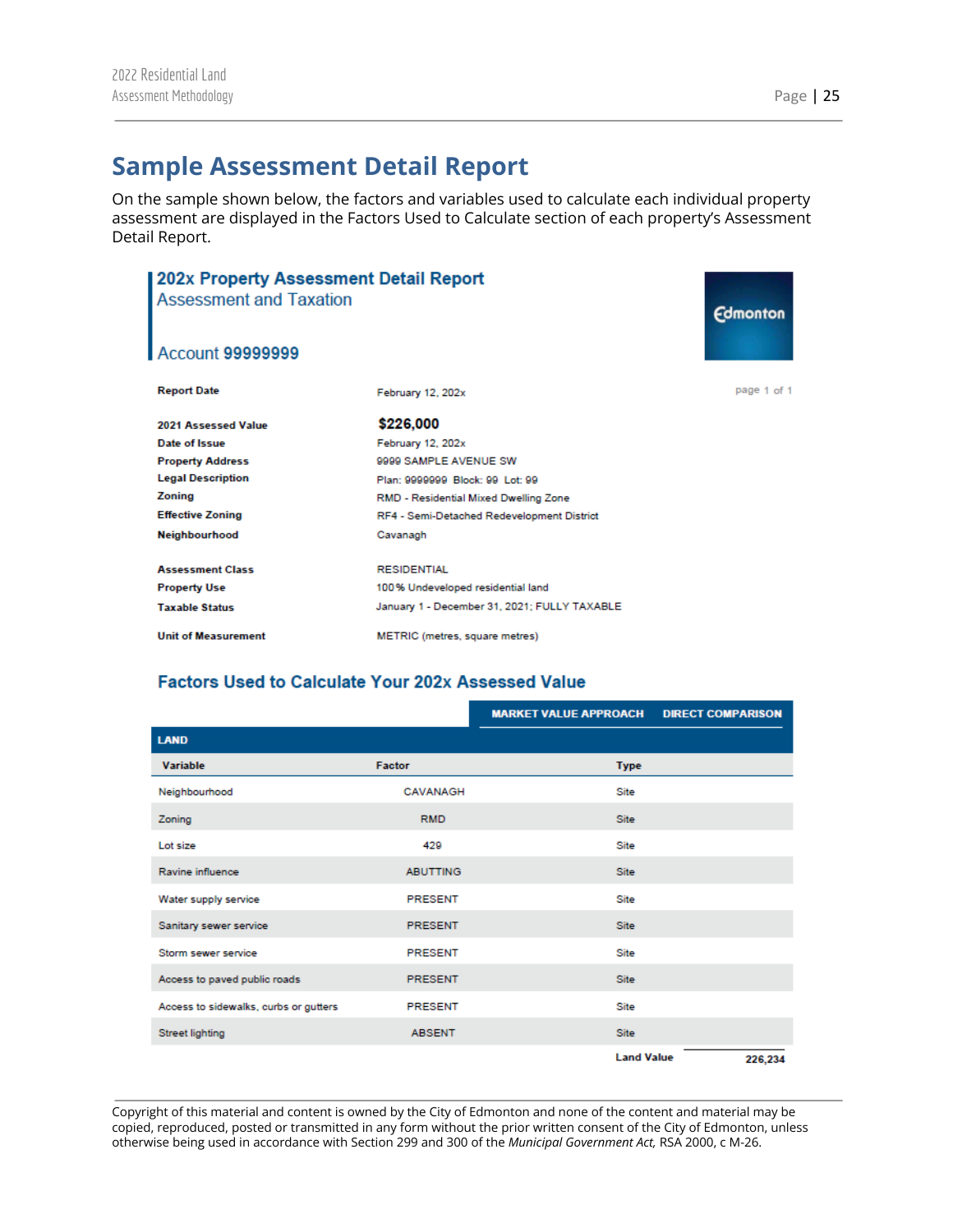## <span id="page-26-0"></span>**Methods to Adjust Comparables**

There are two techniques for adjusting comparables: **quantitative** and **qualitative**.

## <span id="page-26-1"></span>Quantitative Adjustments

Each characteristic of a property can be measured or quantified by a mathematical expression and adjusted for.

*Several techniques are available to quantify adjustments to the sale prices of comparable properties: data analysis techniques such as paired data analysis, grouped data analysis, and secondary data analysis, statistical analysis, including graphic analysis…*

*AIC, 2010, p. 14.2*

*In the direct comparison approach, the best comparables are those sales that require the least absolute adjustment.*

*AIC, 1995, p. 245*

Quantitative adjustments involve adjusting a known value (sale price for example) by adding or subtracting an amount that a given characteristic adds to or subtracts from that value. A quantitative adjustment should be made for each characteristic that differs between the subject property and the comparable property.

Due to the legislative requirement to use mass appraisal, the City has used statistical analysis to determine annual assessments.

*"coefficient" means a number that represents the quantified relationship of each variable to the assessed value of a property when derived through a mass appraisal process.*

**MRAT** s.31(a)

The City is not required to disclose the coefficients. In the absence of quantitative adjustments, an alternative technique is qualitative analysis.

### <span id="page-26-2"></span>Qualitative Analysis

Each comparable property is compared with the subject property on an overall basis. In a qualitative analysis, comparable properties are identified as inferior, similar, or superior overall to the subject property in order to bracket the probable value range of the subject property.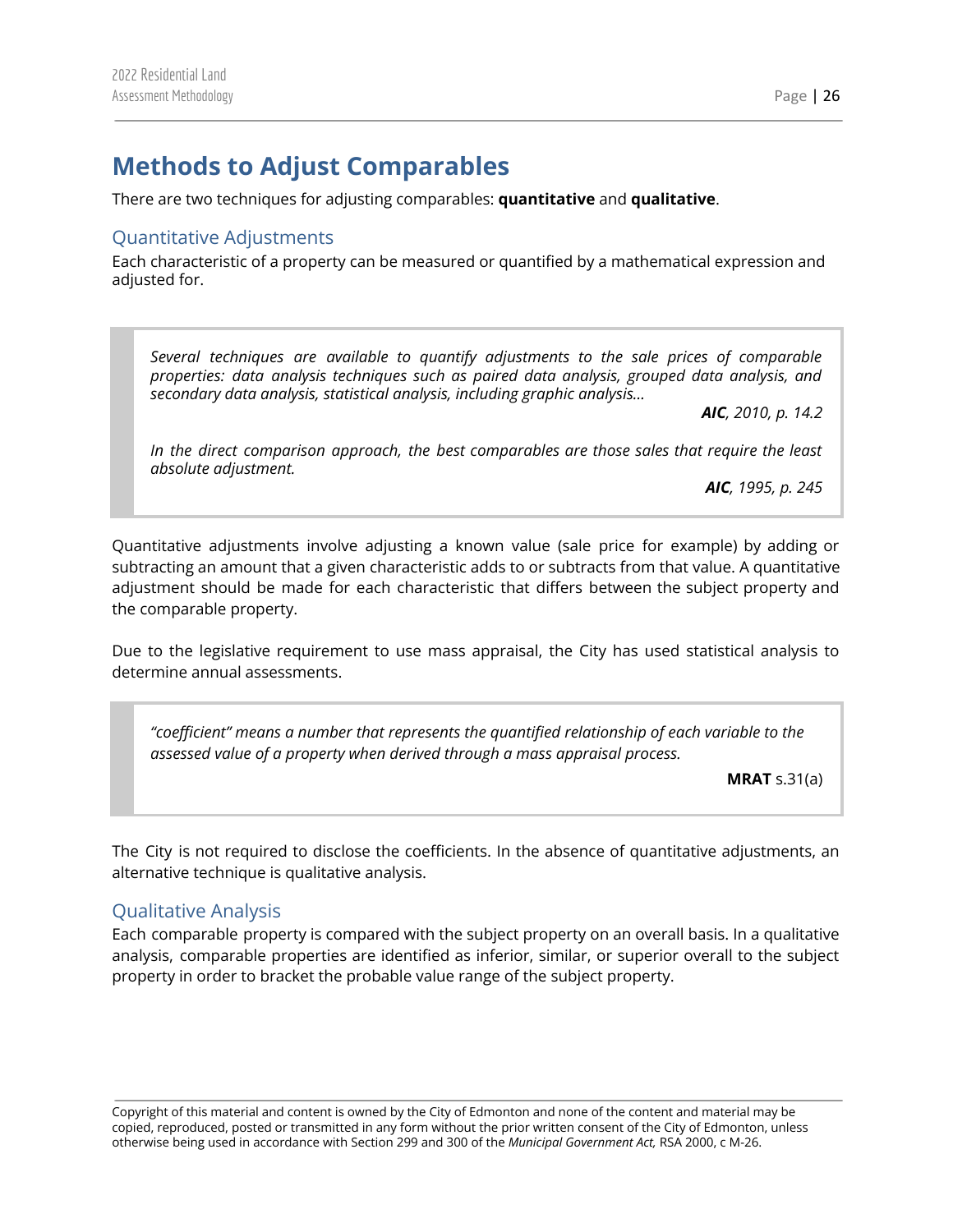*When a sale property is considered to offer important market evidence but finding the means to make quantitative adjustments is lacking, the appraiser may turn to other major direct comparison techniques, qualitative analysis.*

(AIC, 2005, p. 19.10)

*Qualitative analysis recognizes … the difficulty in expressing adjustments with mathematical precision.*

(AIC, 2010, p. 14.6 )

*…reliable results can usually be obtained by bracketing the subject between comparables that are superior and inferior to it.*

(AIC, 2010, p. 14.7)

*If one or two comparable properties require fewer total adjustments than the other comparable transactions, an appraiser may attribute greater accuracy and give more weight to the value indications obtained from these transactions, particularly if the magnitude of the adjustments is approximately the same.*

(AIC, 2010, p. 13.16)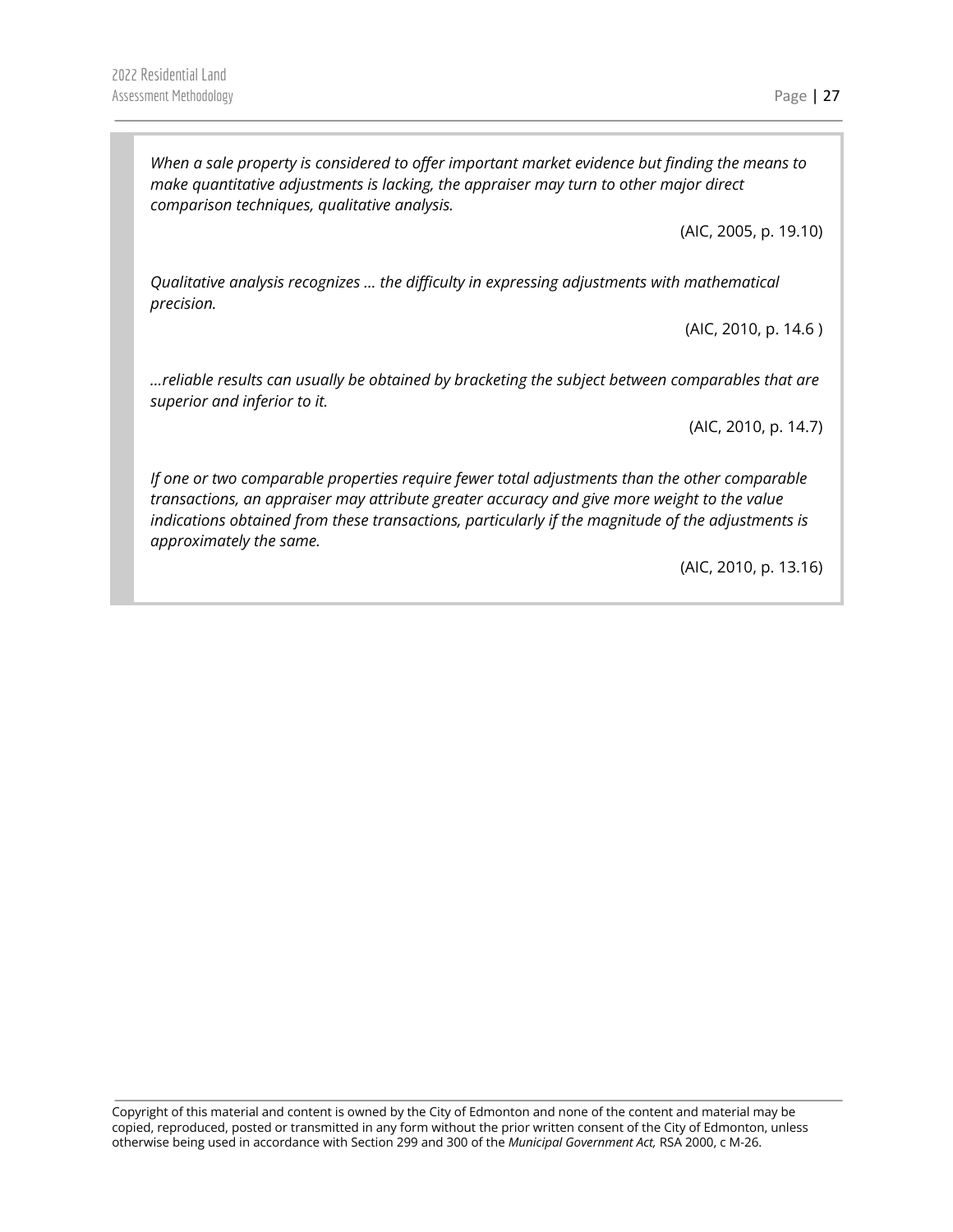## <span id="page-28-0"></span>**References**

- City of Edmonton. (2018). *Zoning Bylaw No. 12800.* Retrieved from City of Edmonton: http://webdocs.edmonton.ca/InfraPlan/zoningbylaw/bylaw\_12800.htm
- Eckert, J., Gloudemans, R., & Almy, R. (1990). *Property Appraisal and Assessment Administration.* Chicago, Illinois: International Association of Assessing Officers.
- International Association of Assessing Officers [IAAO]. (1997). *Glossary for Property Appraisal and Assessment.* Chicago IL.
- Province of Alberta. *Matters Relating to Assessment and Taxation Regulation, 2018.* Retrieved from Service Alberta, Queen's Printer: http://www.qp.alberta.ca

Province of Alberta. *Municipal Government Act.* Edmonton, AB: Queen's Printer.

Appraisal Institute of Canada (1995). *Basics of Real Estate Appraising Fourth Edition*. Winnipeg, Canada.

Appraisal Institute of Canada (2005). *The Appraisal of Real Estate Second Canadian Edition*. Vancouver, Canada.

Appraisal Institute of Canada (2010). *The Appraisal of Real Estate Third Canadian Edition*. Vancouver, Canada.

# **Change Log**

**April 6, 2022 - Page 7:** Updated the dates in the following sentence:

The City of Edmonton reviews sales occurring from July 1, 2016 to July 1, 2021 in valuing Residential Land properties.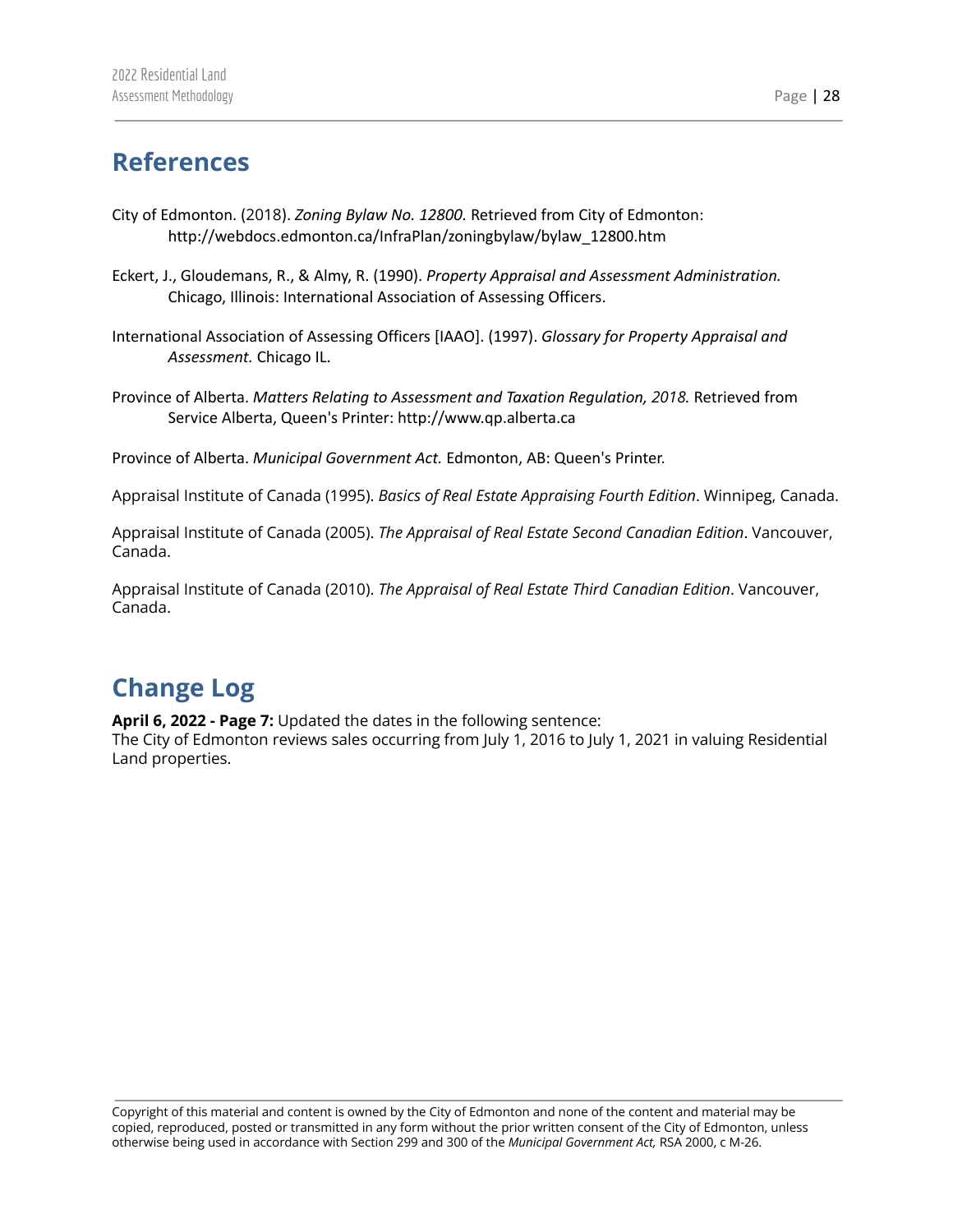# <span id="page-29-0"></span>**Appendix**

## <span id="page-29-1"></span>Zone Chart: Residential

| <b>Residential Zonings</b> |                                                                                                                                                                                                                                   |
|----------------------------|-----------------------------------------------------------------------------------------------------------------------------------------------------------------------------------------------------------------------------------|
| RF1                        | Single Detached Residential Zone (s.110) is to provide for single detached<br>housing while allowing other forms of small scale housing                                                                                           |
| <b>RSL</b>                 | <b>Residential Small Lot Zone (s.115)</b> is to provide for smaller lot single detached<br>housing with attached garages                                                                                                          |
| RF <sub>2</sub>            | Low Density Infill Zone (s.120) is to retain single detached housing, while allowing<br>infill on narrow lots, uses include duplex housing                                                                                        |
| <b>RPL</b>                 | Planned Lot Residential Zone (s.130) is to provide for small lot single detached<br>housing, serviced by both a public roadway and a lane                                                                                         |
| RF3                        | Small Scale Infill Development Zone (s.140) is to provide for single detached<br>housing and semi-detached housing while allowing small-scale conversion and infill<br>redevelopment to buildings containing up to four dwellings |
| RF4                        | Semi-Detached Residential Zone (s.150) is to provide a zone primarily for<br>Semi-detached Housing and Duplex Housing                                                                                                             |
| <b>RMD</b>                 | Residential Mixed Dwelling Zone (s.155) is to provide for a range of dwelling<br>types and densities including single detached, semi-detached and row housing                                                                     |
| RF5                        | Row Housing Zone (s.160) s to provide for relatively low to medium density<br>housing, generally referred to as Row Housing                                                                                                       |
| <b>UCRH</b>                | Urban Character Row Housing Zone (s.165) is to provide for medium density Row<br>Housing in a manner that is characteristic of urban settings and can include more<br>intensive development                                       |
| RF <sub>6</sub>            | Medium Density Multiple Family Zone (s.170) is to provide for medium density<br>housing, where some units may not be at Grade                                                                                                     |